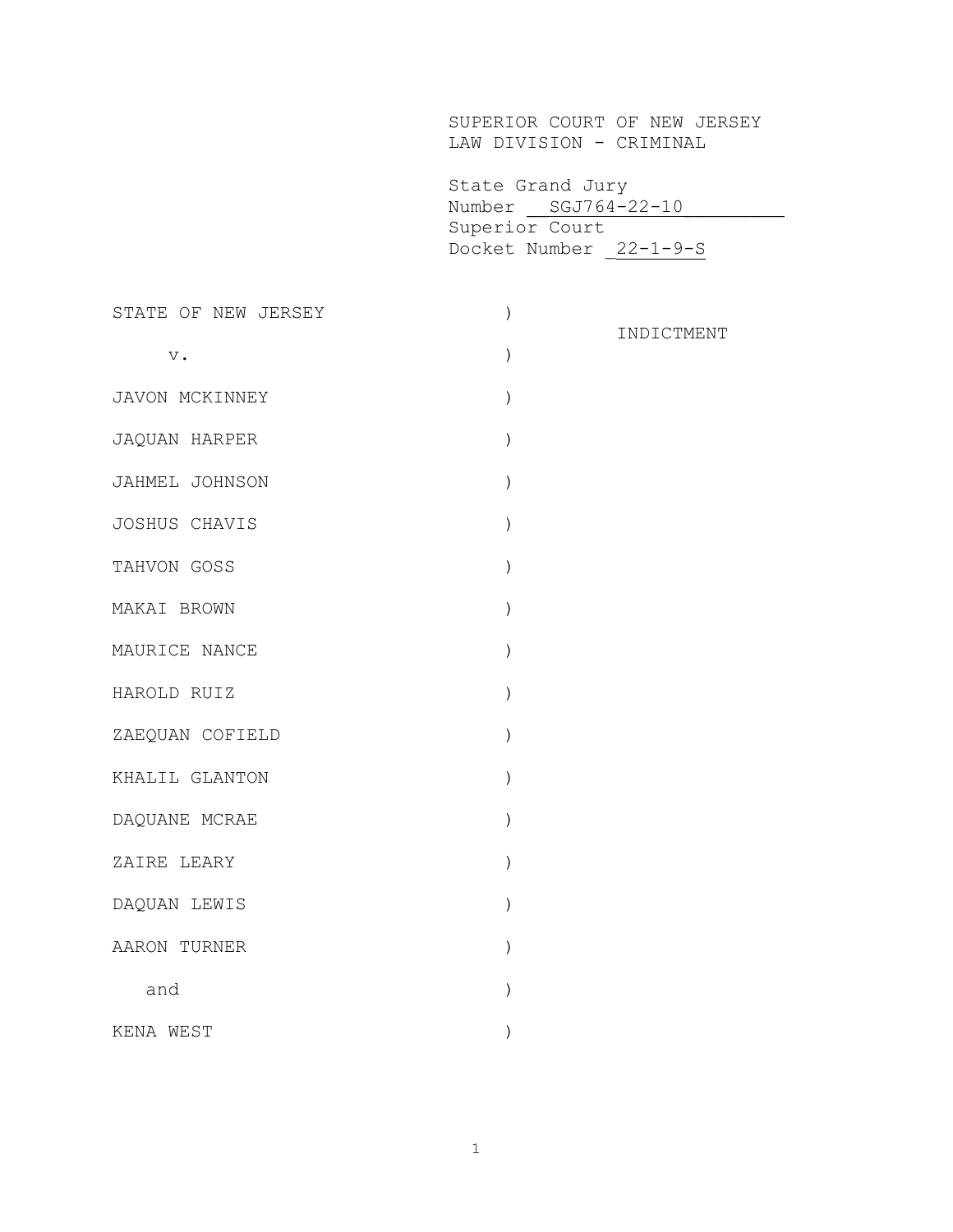The Grand Jurors of and for the State of New Jersey, upon their oaths, present that:

### COUNT ONE

(Possession, Receipt, or Transfer of a Community Gun – Second Degree)

JAVON MCKINNEY

JAQUAN HARPER

JAHMEL JOHNSON

and

# JOSHUS CHAVIS

between on or about October 30, 2021, and on or about October 31, 2021, at the City of Trenton, at the Township of Hamilton, both in the County of Mercer, elsewhere, and within the jurisdiction of this Court, knowingly did possess, receive, and/or transfer a community gun, that is, a 9mm Luger caliber Polymer 80 semiautomatic pistol, identification number NJ212522-6, while engaging in criminal activity and/or using it unlawfully against the person or property of another, contrary to the provisions of N.J.S.A. 2C:39-4a(2), and against the peace of this State, the government and dignity of the same.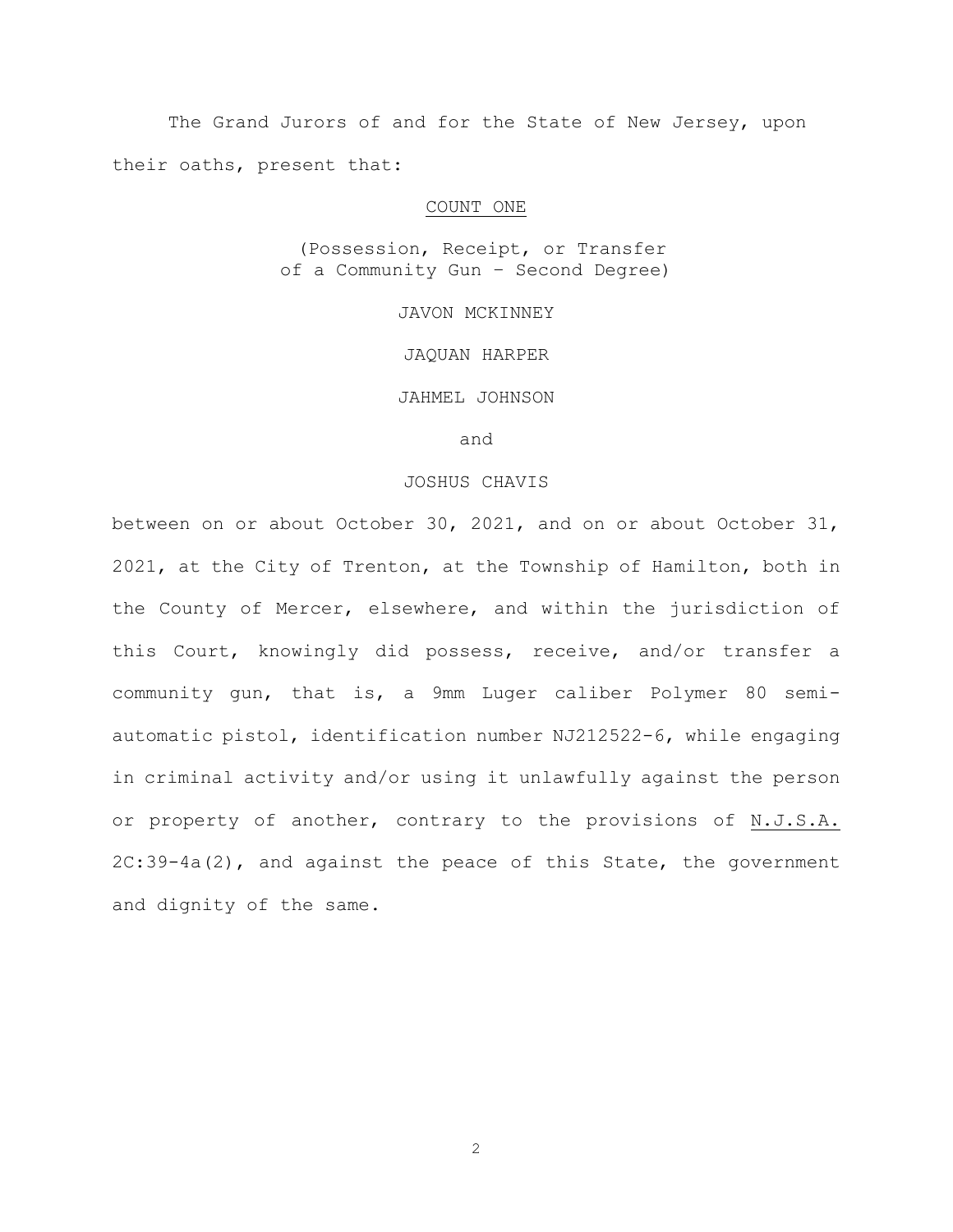# COUNT TWO

(Unlawful Possession of a Weapon - Second Degree)

JAVON MCKINNEY

JAQUAN HARPER

JAHMEL JOHNSON

JOSHUS CHAVIS

TAHVON GOSS

MAKAI BROWN

MAURICE NANCE

HAROLD RUIZ

ZAEQUAN COFIELD

KHALIL GLANTON

DAQUANE MCRAE

ZAIRE LEARY

DAQUAN LEWIS

AARON TURNER

and

# KENA WEST

between on or about October 30, 2021, and on or about October 31, 2021, at the City of Trenton, at the Township of Hamilton, both in the County of Mercer, elsewhere, and within the jurisdiction of this Court, knowingly did possess a certain weapon, that is, a 9mm Luger caliber Polymer 80 semi-automatic pistol, given identification number NJ212522-6; and/or a 9mm Luger caliber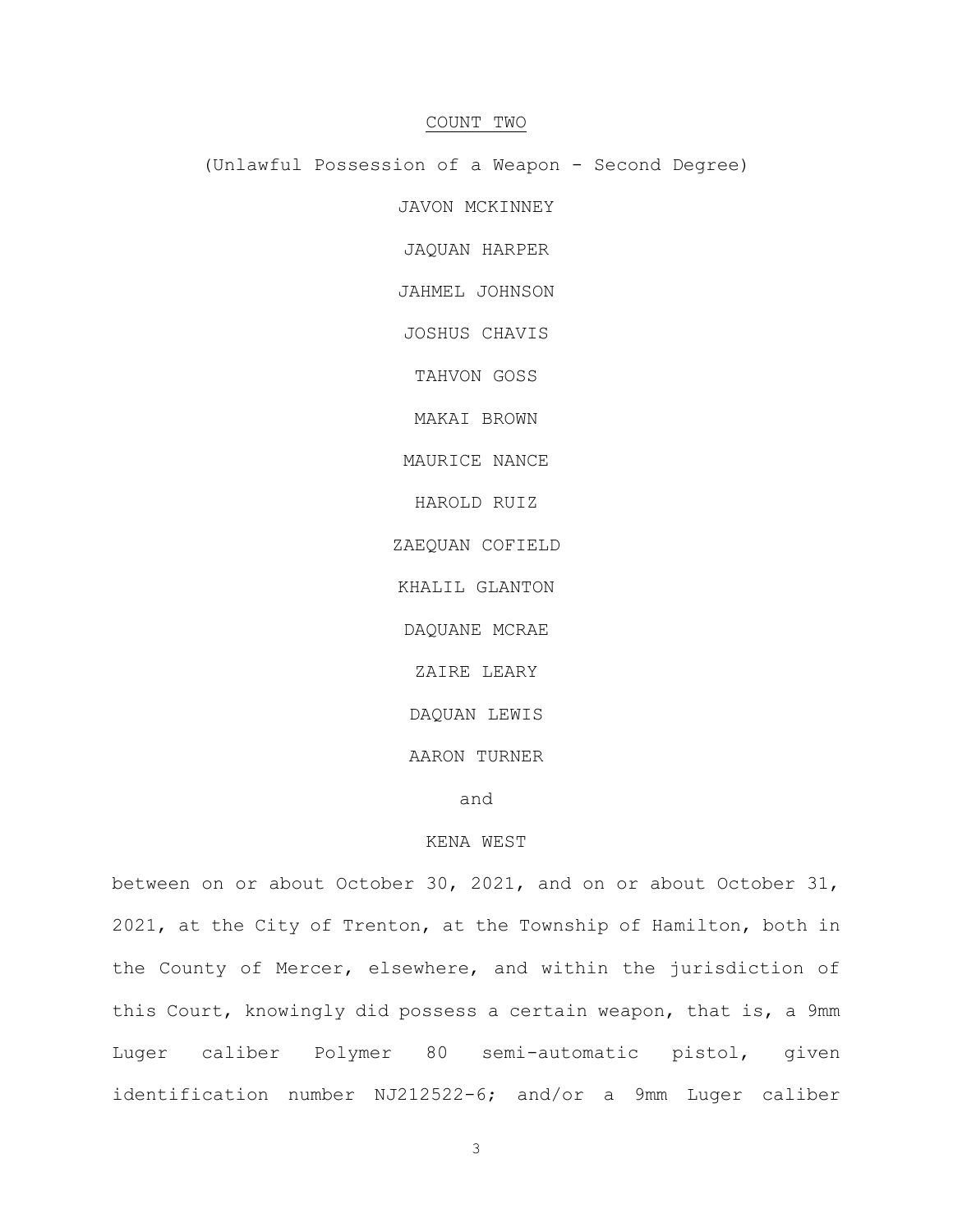Polymer 80 semi-automatic pistol, given identification number NJ212522-3; and/or a .40 S&W caliber Glock 22 semi-automatic pistol, serial number 0800DNR; and/or a 9mm Luger caliber Taurus PT111 G2 Millennium semi-automatic pistol, serial number TIY64050; and/or a .380 Auto caliber Glock 42 semi-automatic pistol, serial number ACTV219, without first having obtained a permit to carry same as provided in N.J.S.A. 2C:58-4, contrary to the provisions of N.J.S.A. 2C:39-5b, and against the peace of this State, the government and dignity of the same.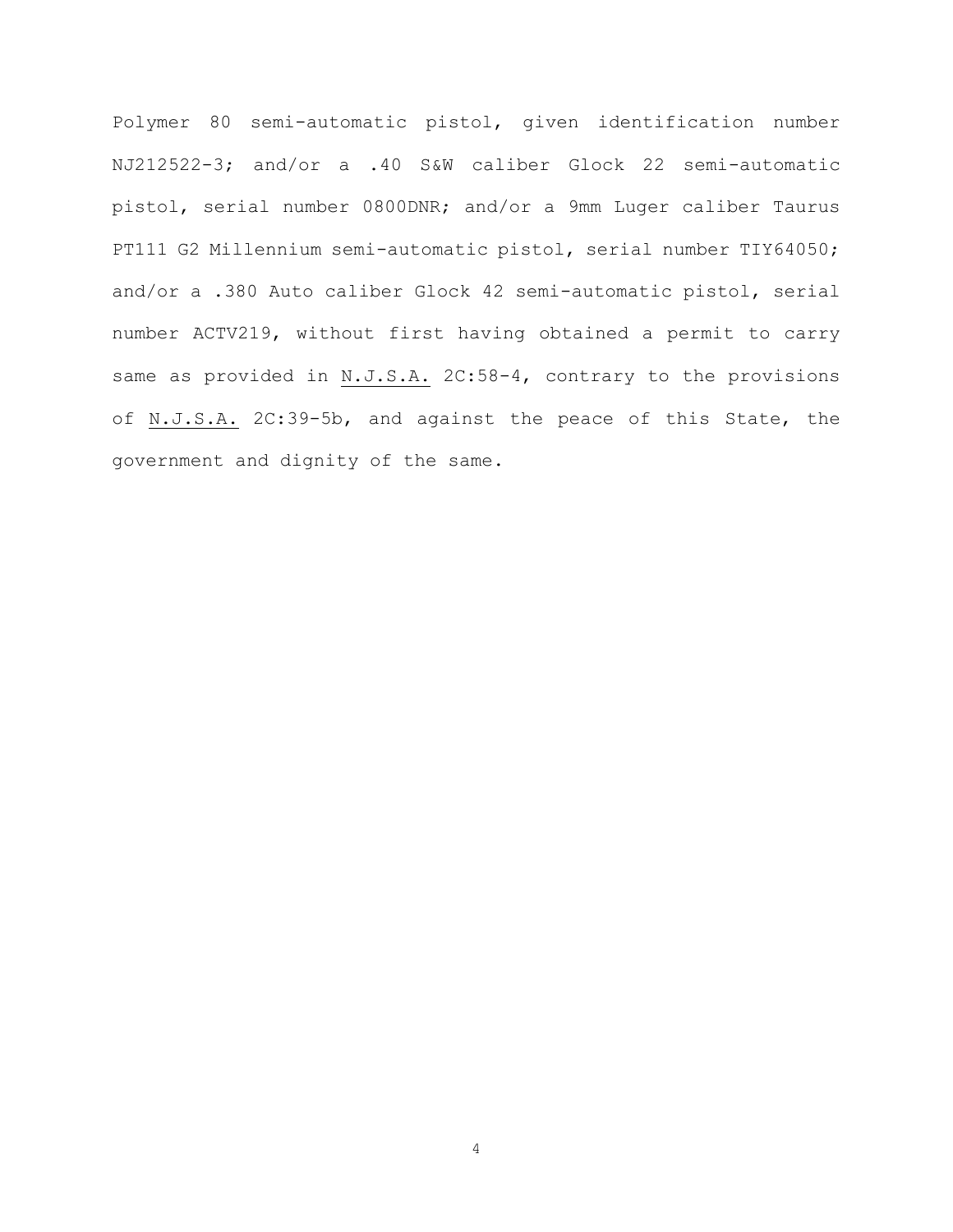## COUNT THREE

(Unlawful Possession of a Weapon - Second Degree)

# DAQUANE MCRAE

between on or about October 30, 2021, and on or about October 31, 2021, at the City of Trenton, at the Township of Hamilton, both in the County of Mercer, elsewhere, and within the jurisdiction of this Court, knowingly did possess a certain weapon, that is, a .45 Auto caliber Auto-Ordnance Thompson 1911 semi-automatic pistol, serial number AOC2584, without first having obtained a permit to carry same as provided in N.J.S.A. 2C:58-4, contrary to the provisions of N.J.S.A. 2C:39-5b, and against the peace of this State, the government and dignity of the same.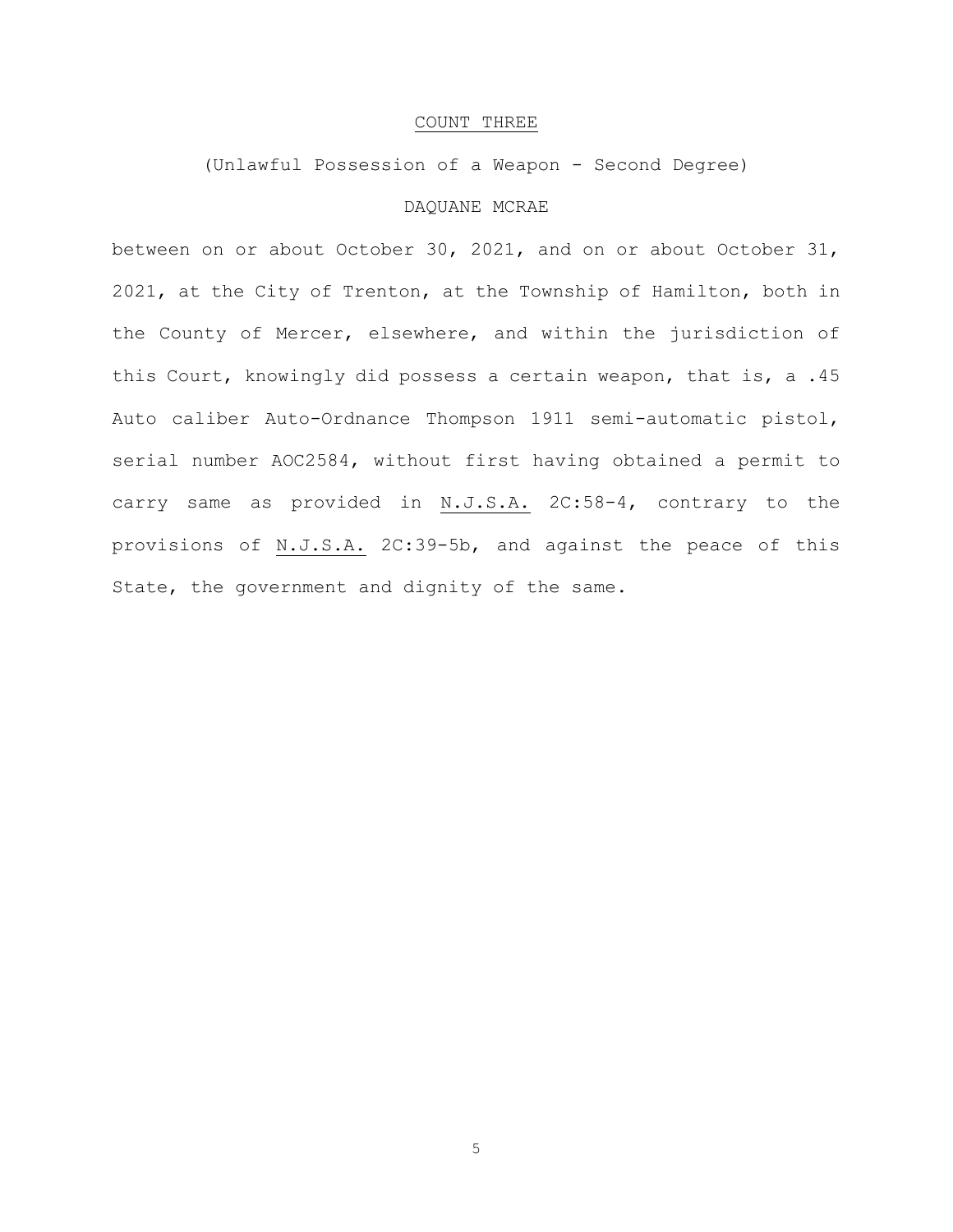# COUNT FOUR

(Unlawful Possession of a Firearm without a Serial Number - Third Degree)

JAVON MCKINNEY

JAQUAN HARPER

JAHMEL JOHNSON

JOSHUS CHAVIS

TAHVON GOSS

MAKAI BROWN

MAURICE NANCE

HAROLD RUIZ

ZAEQUAN COFIELD

KHALIL GLANTON

DAQUANE MCRAE

ZAIRE LEARY

DAQUAN LEWIS

AARON TURNER

and

### KENA WEST

between on or about October 30, 2021, and on or about October 31, 2021, at the City of Trenton, at the Township of Hamilton, both in the County of Mercer, elsewhere, and within the jurisdiction of this Court, knowingly did possess a firearm manufactured or otherwise assembled using a firearm frame or firearm receiver, as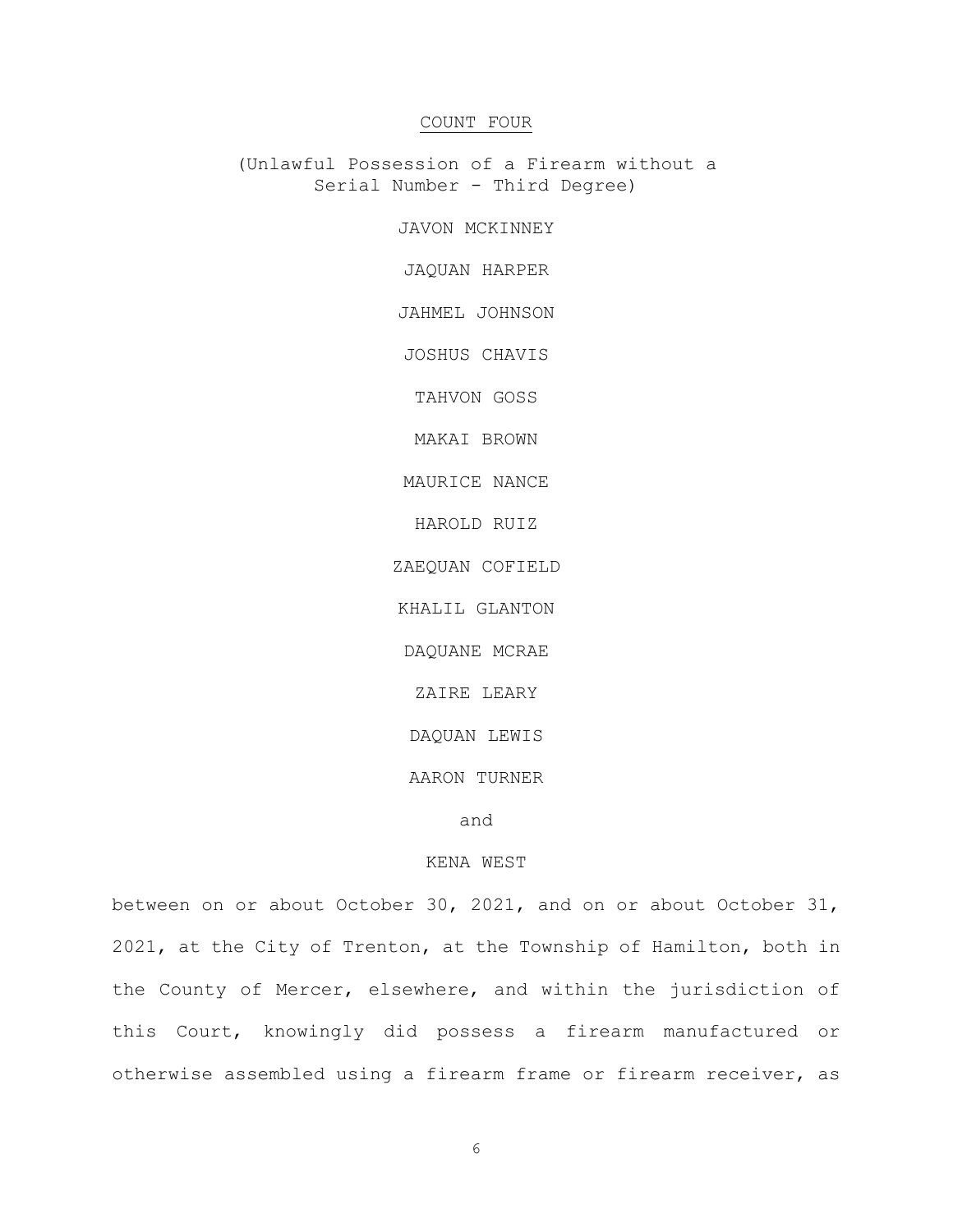defined in N.J.S.A. 2C:39-9k, which was not imprinted with a serial number registered with a federally licensed manufacturer, that is, a 9mm Luger caliber Polymer 80 semi-automatic pistol, given identification number NJ212522-6; and/or a 9mm Luger caliber Polymer 80 semi-automatic pistol, given identification number NJ212522-3, contrary to the provisions of N.J.S.A. 2C:39-3n, and against the peace of this State, the government and dignity of the same.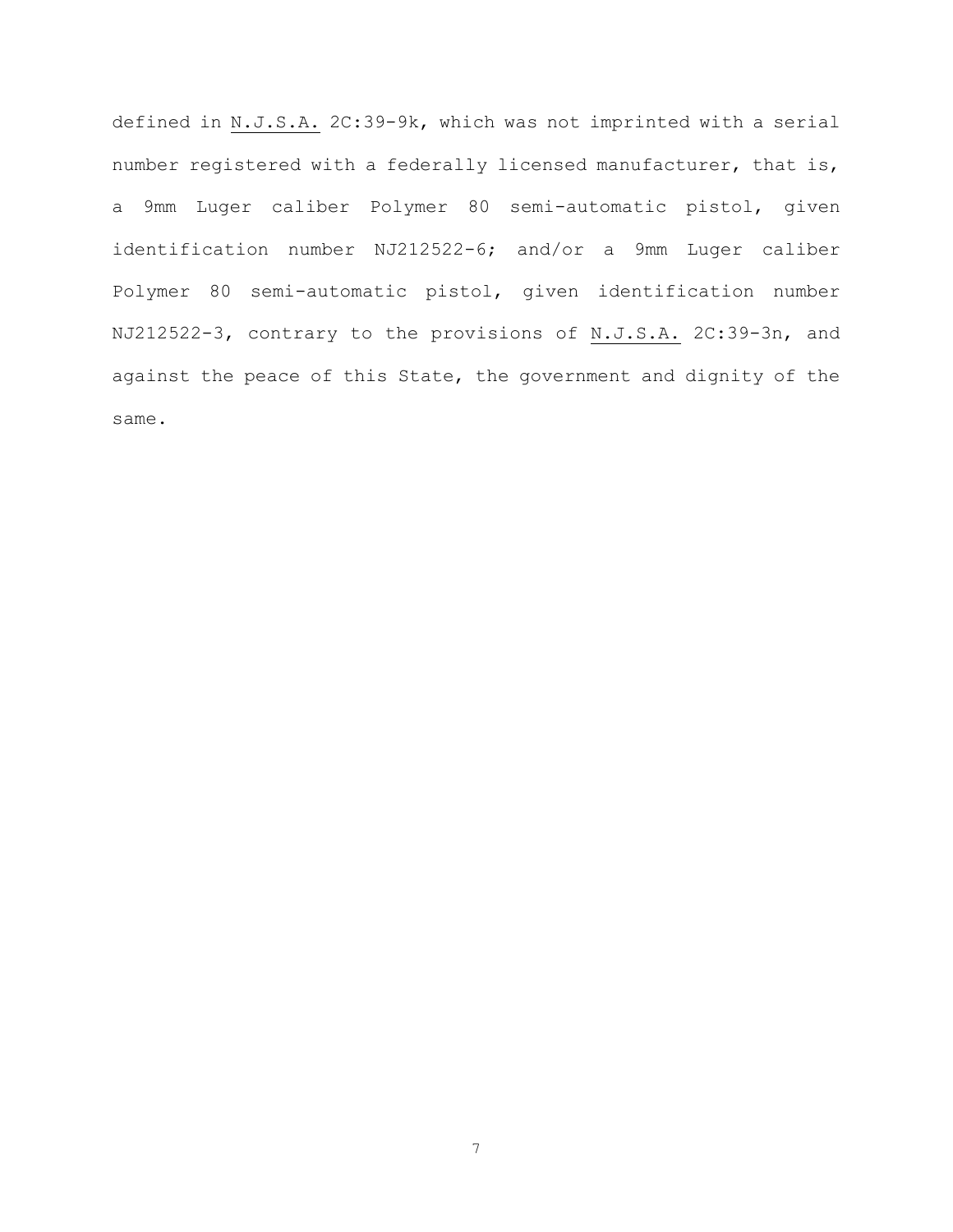### COUNT FIVE

# (Manufacture, Transport, Disposition of a Firearm without a Serial Number – Third Degree)

### JAVON MCKINNEY

### JAQUAN HARPER

# JAHMEL JOHNSON

### and

# JOSHUS CHAVIS

between on or about October 30, 2021, and on or about October 31, 2021, at the City of Trenton, at the Township of Hamilton, both in the County of Mercer, elsewhere, and within the jurisdiction of this Court, knowingly did transport, ship, sell, or dispose of a firearm manufactured or otherwise assembled using a firearm frame or firearm receiver, as defined in N.J.S.A. 2C:39-9k, which was not imprinted with a serial number registered with a federally licensed manufacturer, that is, a 9mm Luger caliber Polymer 80 semi-automatic pistol, given identification number NJ212522-6, contrary to the provisions of N.J.S.A. 2C:39-9n, and against the peace of this State, the government and dignity of the same.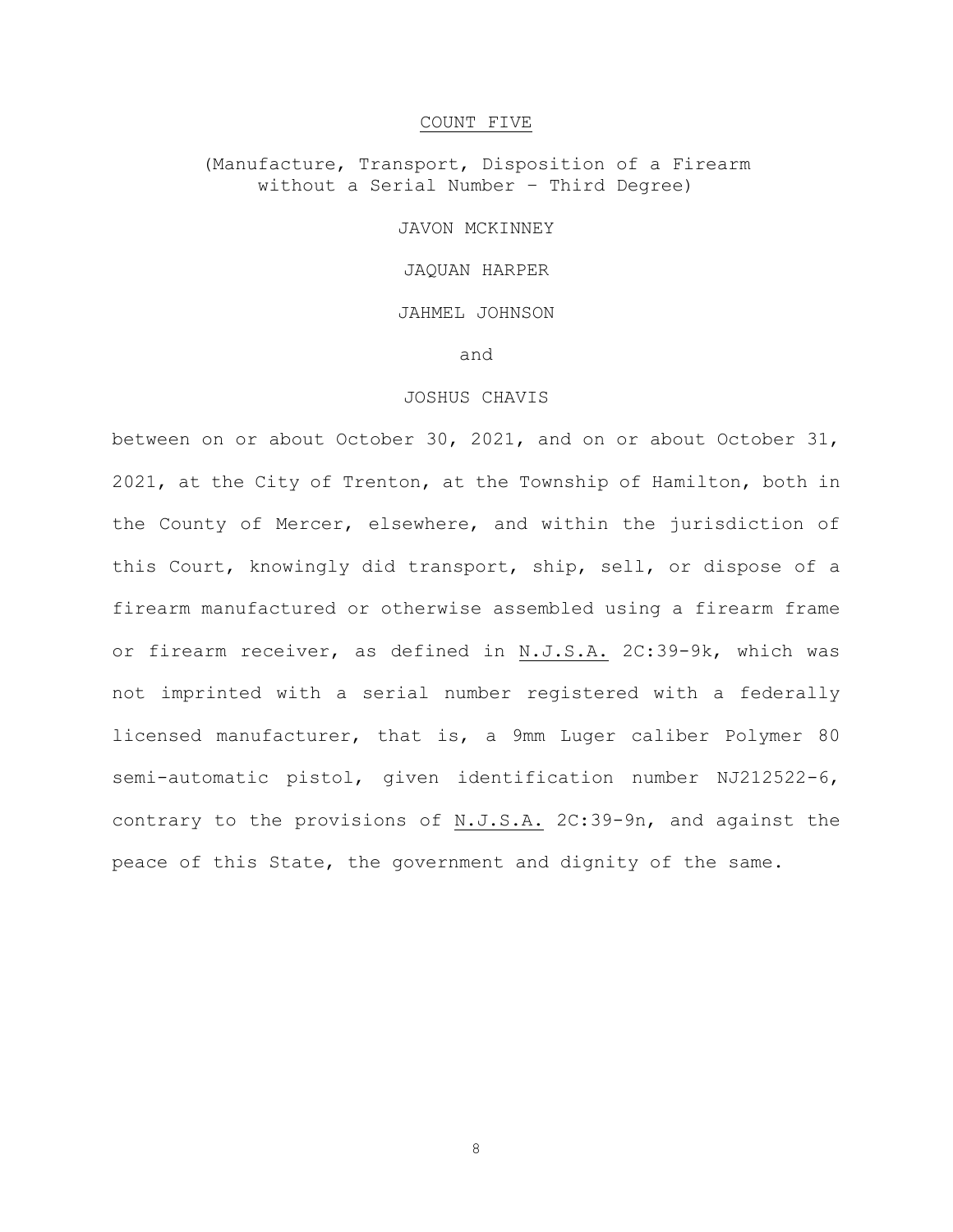### COUNT SIX

# (Manufacture, Transport, Disposition of a Firearm without a Serial Number – Third Degree)

### TAHVON GOSS

and

### MAKAI BROWN

between on or about October 30, 2021, and on or about October 31, 2021, at the City of Trenton, at the Township of Hamilton, both in the County of Mercer, elsewhere, and within the jurisdiction of this Court, knowingly did transport, ship, sell, or dispose of a firearm manufactured or otherwise assembled using a firearm frame or firearm receiver, as defined in N.J.S.A. 2C:39-9k, which was not imprinted with a serial number registered with a federally licensed manufacturer, that is, a 9mm Luger caliber Polymer 80 semi-automatic pistol, given identification number NJ212522-3, contrary to the provisions of N.J.S.A. 2C:39-9n, and against the peace of this State, the government and dignity of the same.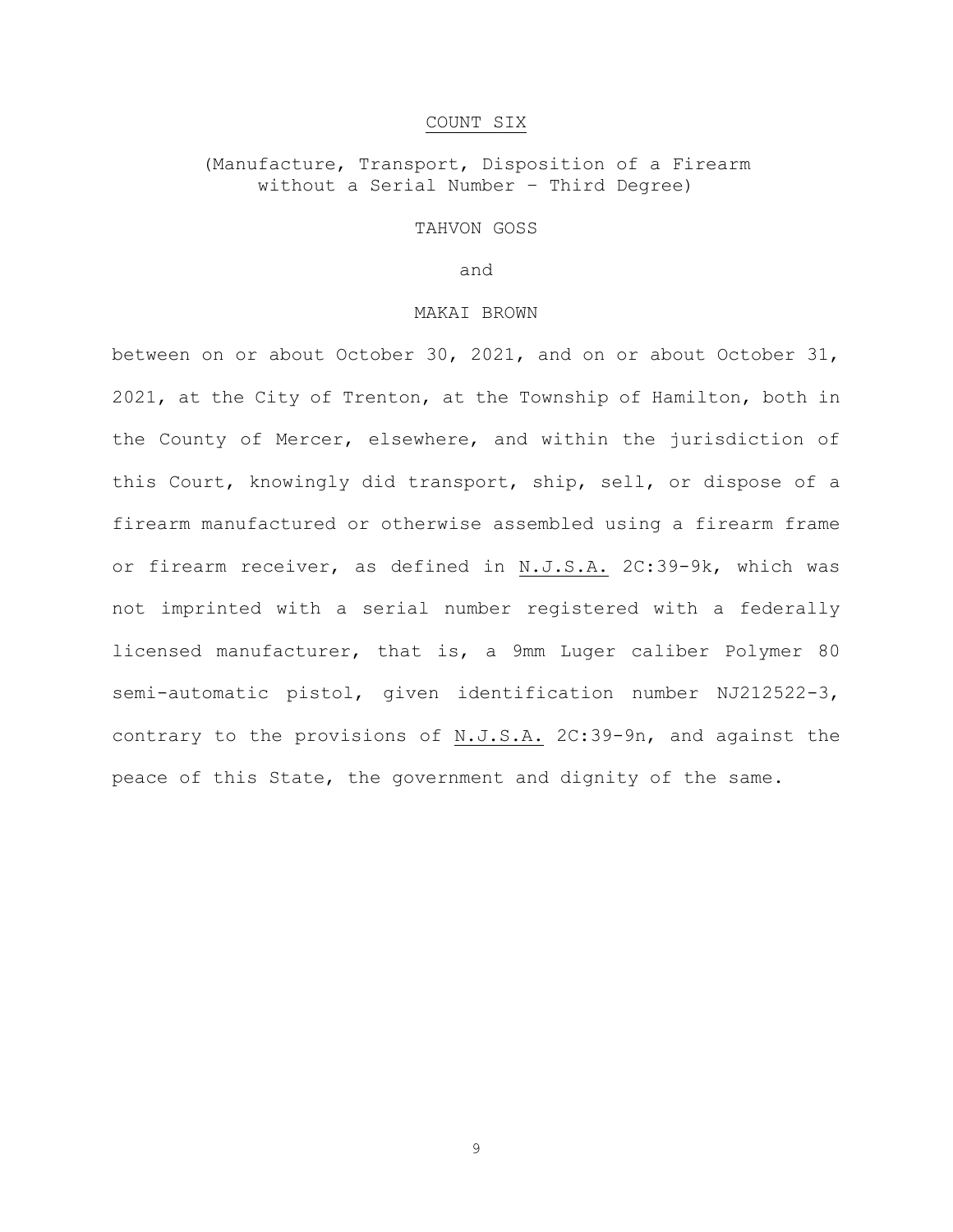### COUNT SEVEN

(Manufacture, Transport, Disposition of a Weapon – Fourth Degree)

# MAURICE NANCE

# HAROLD RUIZ

and

### ZAEQUAN COFIELD

between on or about October 30, 2021, and on or about October 31, 2021, at the City of Trenton, at the Township of Hamilton, both in the County of Mercer, elsewhere, and within the jurisdiction of this Court, knowingly did transport, ship, sell, or dispose of a firearm, that is, a .40 S&W caliber Glock 22 semi-automatic pistol, serial number 0800DNR, without being licensed or registered to do so as provided in Chapter 58, contrary to the provisions of N.J.S.A. 2C:39-9d, and against the peace of this State, the government and dignity of the same.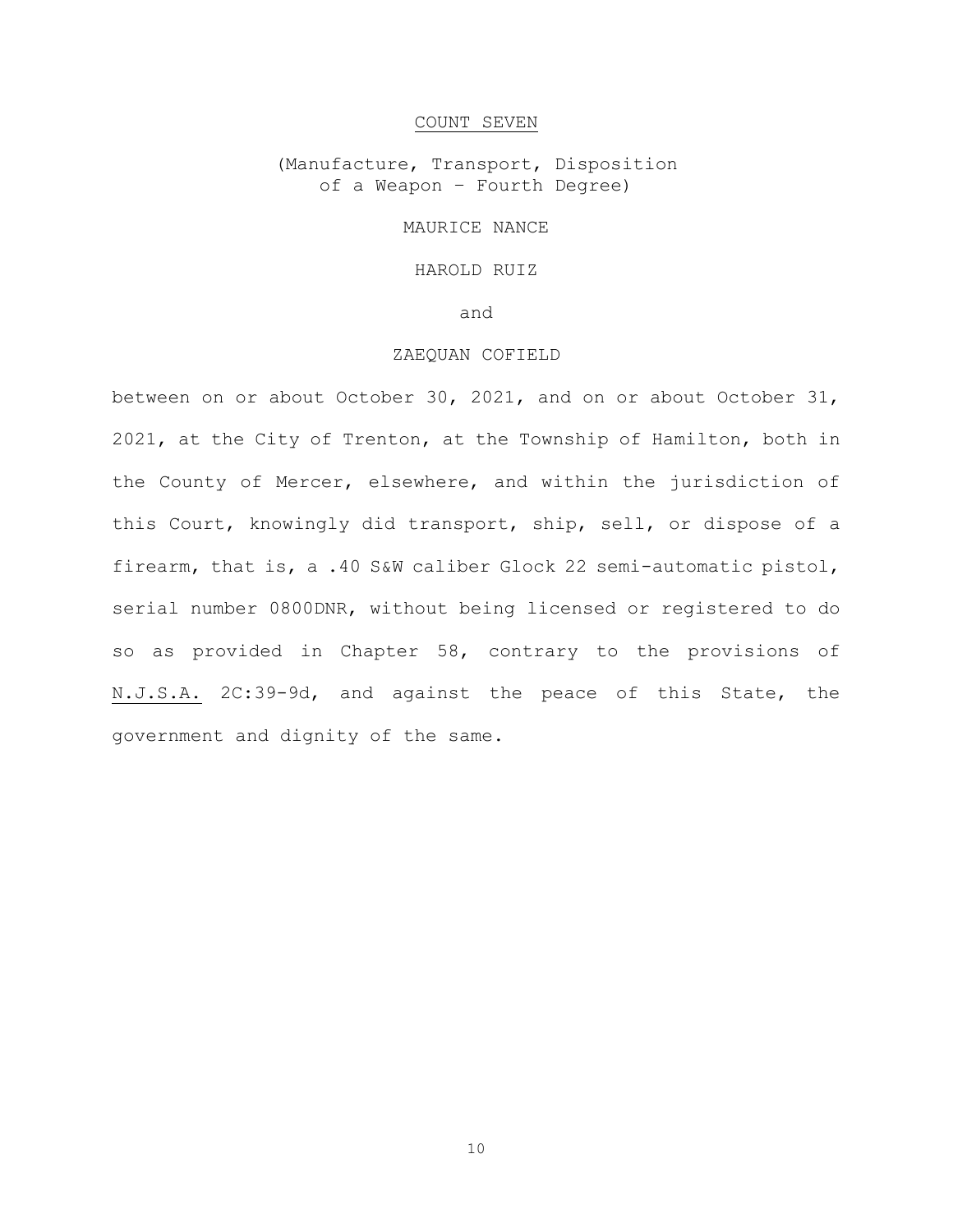### COUNT EIGHT

(Possession of Hollow Nose Ammunition – Fourth Degree)

JAVON MCKINNEY

JAQUAN HARPER

JAHMEL JOHNSON

JOSHUS CHAVIS

TAHVON GOSS

MAKAI BROWN

MAURICE NANCE

HAROLD RUIZ

ZAEQUAN COFIELD

KHALIL GLANTON

DAQUANE MCRAE

ZAIRE LEARY

DAQUAN LEWIS

AARON TURNER

and

# KENA WEST

between on or about October 30, 2021, and on or about October 31, 2021, at the City of Trenton, at the Township of Hamilton, both in the County of Mercer, elsewhere, and within the jurisdiction of this Court, knowingly did possess a prohibited weapon or device, that is, hollow nose ammunition, contrary to the provisions of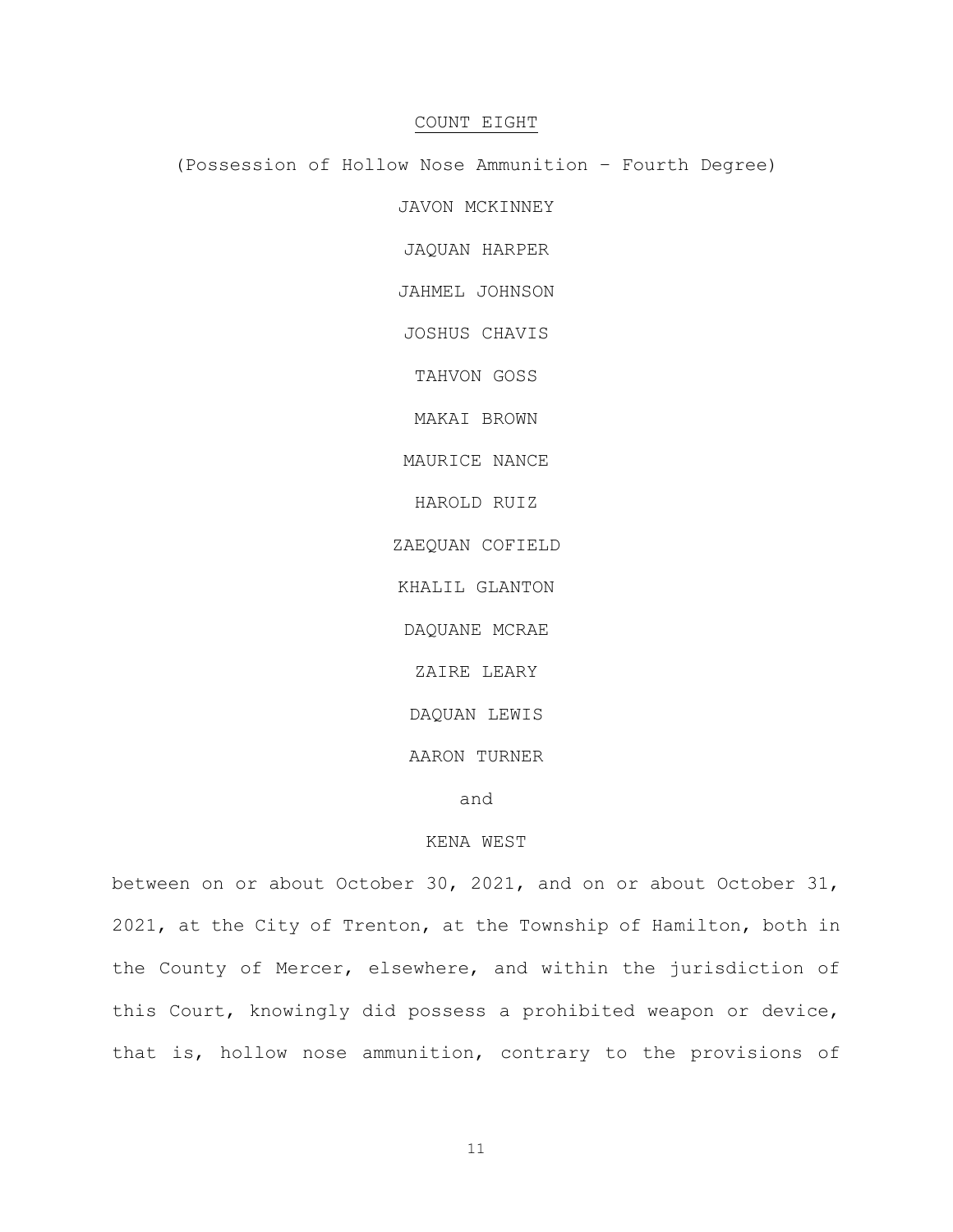N.J.S.A. 2C:39-3f, and against the peace of this State, the government and dignity of the same.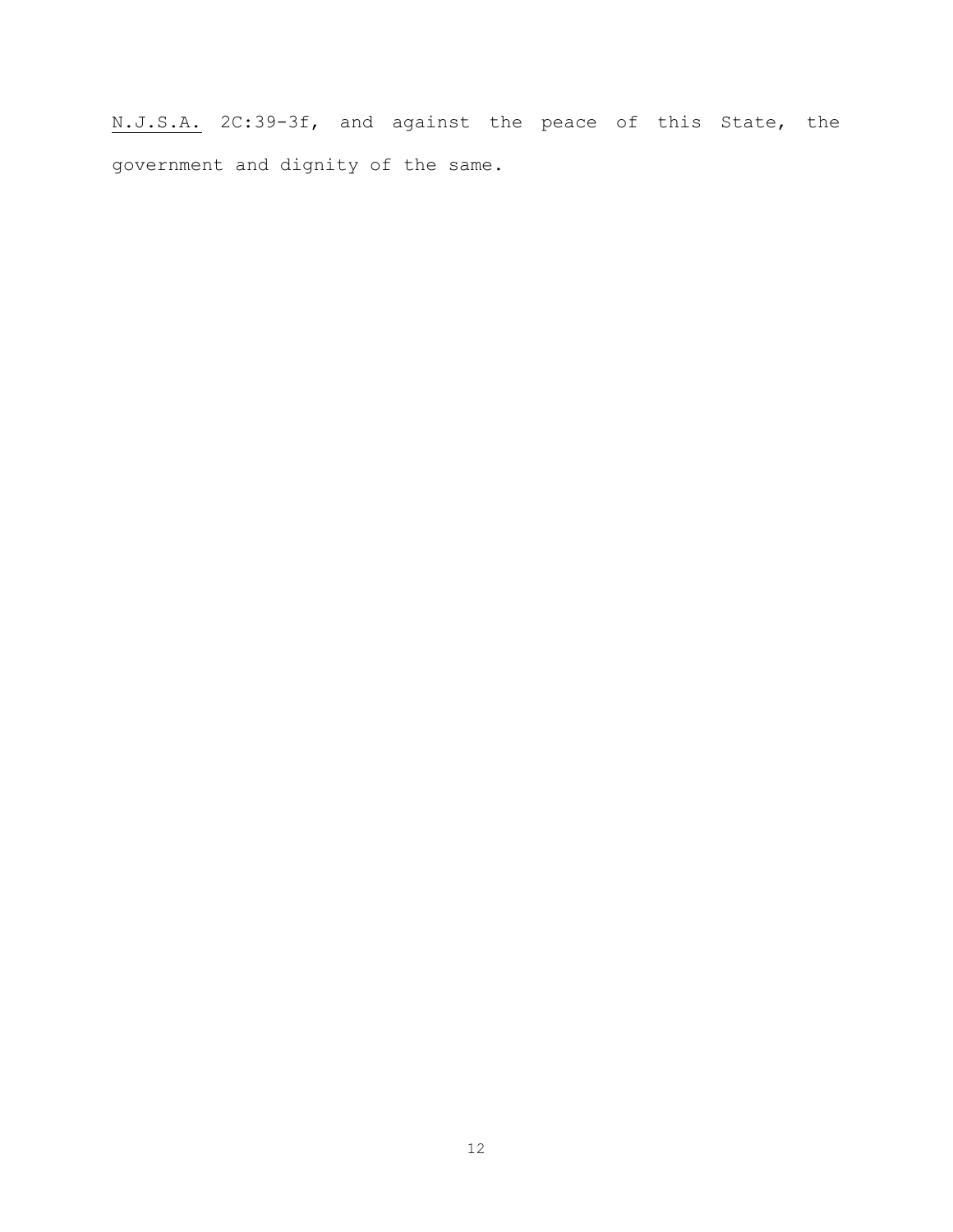# COUNT NINE

(Unlawful Possession of Large Capacity Ammunition Magazines - Fourth Degree)

JAVON MCKINNEY

JAQUAN HARPER

JAHMEL JOHNSON

JOSHUS CHAVIS

TAHVON GOSS

MAKAI BROWN

MAURICE NANCE

HAROLD RUIZ

ZAEQUAN COFIELD

KHALIL GLANTON

DAQUANE MCRAE

ZAIRE LEARY

DAQUAN LEWIS

AARON TURNER

and

### KENA WEST

between on or about October 30, 2021, and on or about October 31, 2021, at the City of Trenton, at the Township of Hamilton, both in the County of Mercer, elsewhere, and within the jurisdiction of this Court, knowingly did possess four large capacity ammunition magazines, contrary to the provisions of N.J.S.A. 2C:39-3j, and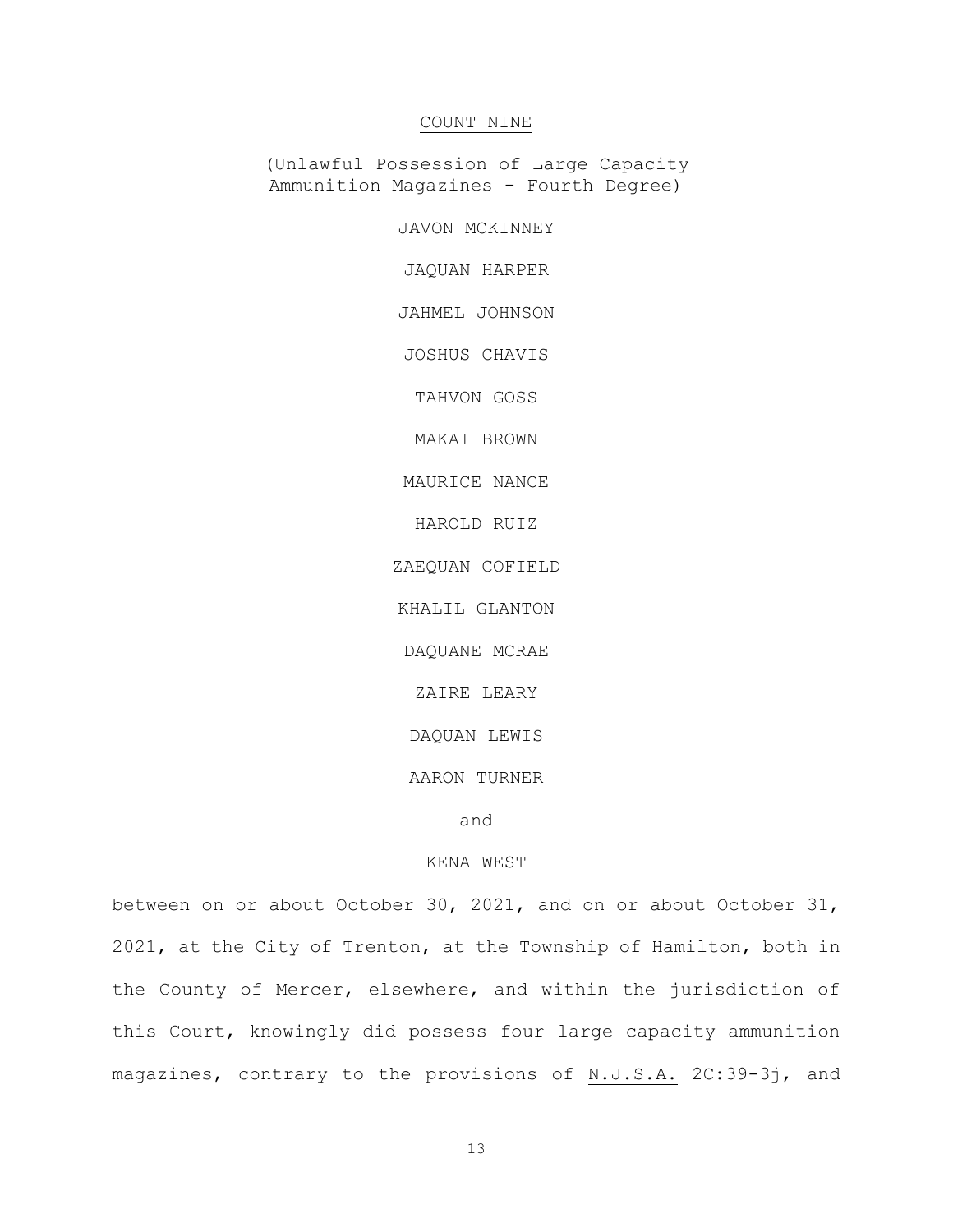against the peace of this State, the government and dignity of the same.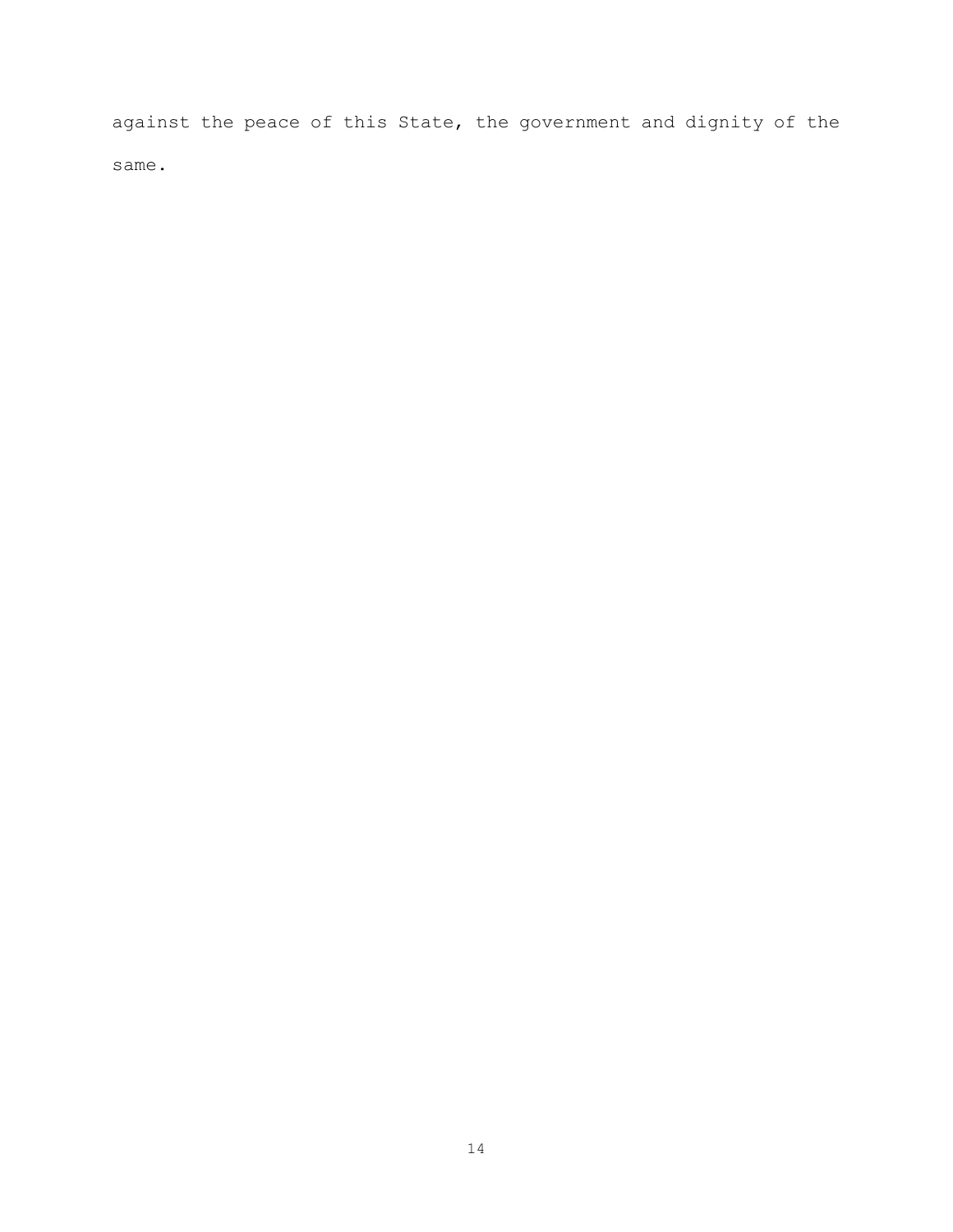### COUNT TEN

# (Possession of Prescription Legend Drugs – Fourth Degree) JAHMEL JOHNSON

between on or about October 30, 2021, and on or about October 31, 2021, at the City of Trenton, at the Township of Hamilton, both in the County of Mercer, elsewhere, and within the jurisdiction of this Court, knowingly or purposely did possess, actually or constructively, a prescription legend drug, in an amount of five or more dosage units, not lawfully prescribed or administered by a licensed physician, veterinarian, dentist or other practitioner authorized by law to prescribe medication, that is, promethazine, contrary to the provisions of N.J.S.A. 2C:35-10.5e(2), and against the peace of this State, the government and dignity of the same.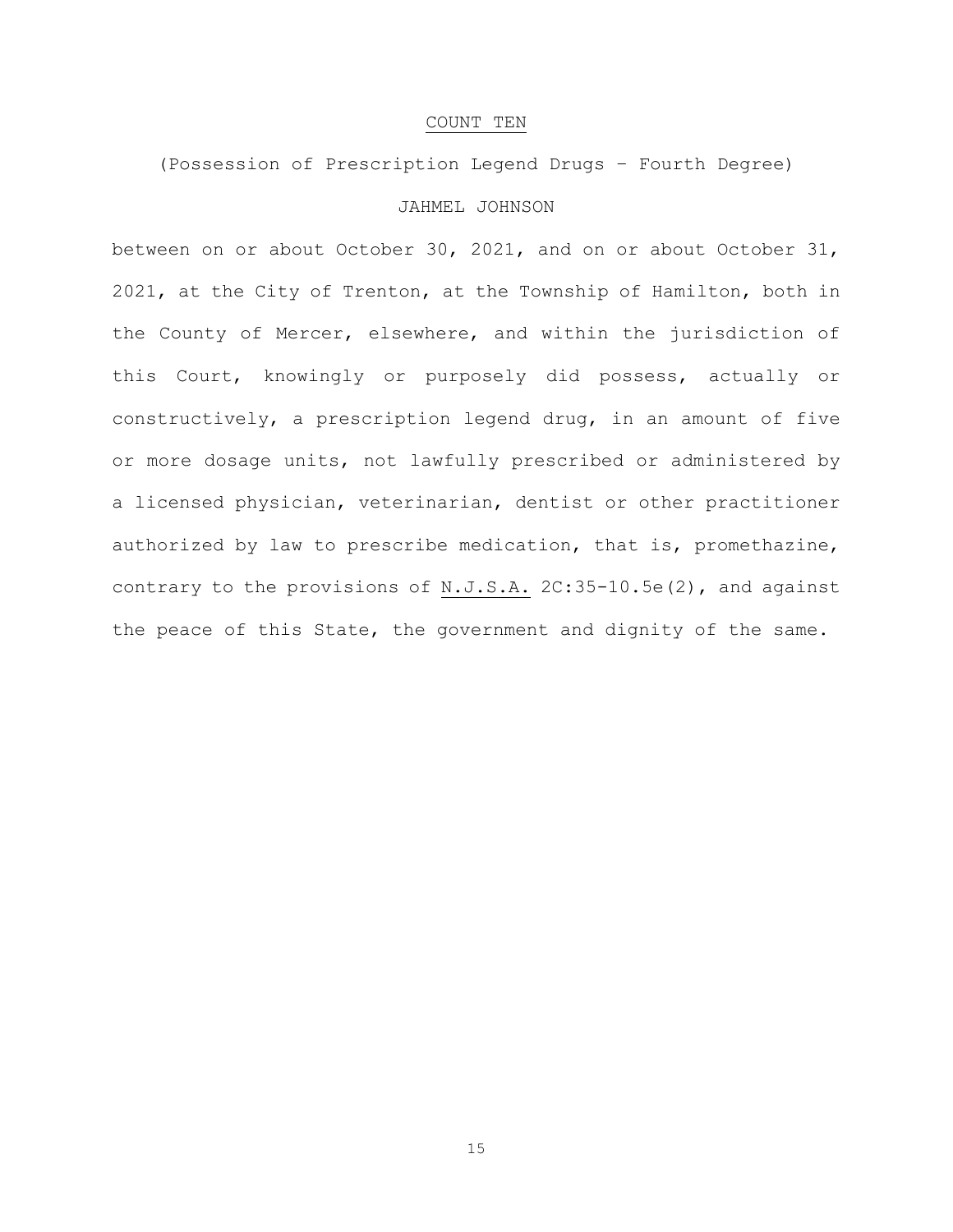# COUNT ELEVEN

(Resisting Arrest by Physical Force - Third Degree)

# DAQUANE MCRAE

on or about October 31, 2021, at the Township of Hamilton, in the County of Mercer, elsewhere, and within the jurisdiction of this Court, purposely did prevent or attempt to prevent Detective Patrick Septer, a law enforcement officer of the New Jersey State Police, and/or another law enforcement officer, from effecting a lawful arrest, by using physical force or violence against the law enforcement officer or another, contrary to the provisions of N.J.S.A. 2C:29-2a(3), and against the peace of this State, the government and dignity of the same.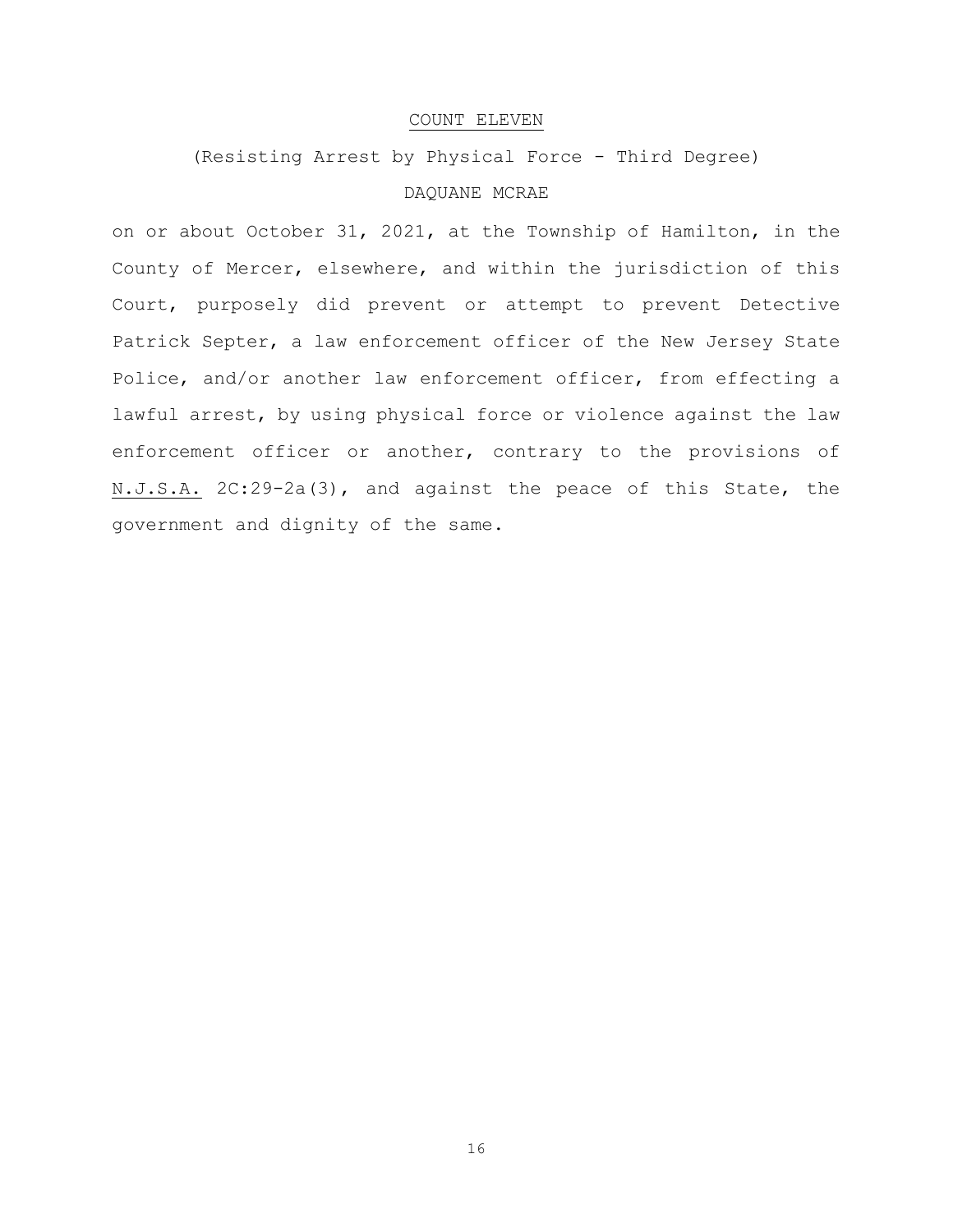### COUNT TWELVE

# (Obstructing the Administration of Law or Other Governmental Function - Fourth Degree)

### DAQUANE MCRAE

on or about October 31, 2021, at the Township of Hamilton, in the County of Mercer, elsewhere, and within the jurisdiction of this Court, purposely did prevent or attempt to prevent New Jersey State Police Detective Patrick Septer, a public servant, and/or another public servant, from lawfully performing an official function by means of flight, intimidation, force, violence, physical interference or obstacle, and/or by means of any independently unlawful act, thereby obstructing the detection or investigation of a crime or the prosecution of a person for a crime, contrary to the provisions of N.J.S.A. 2C:29-1a, and against the peace of this State, the government and dignity of the same.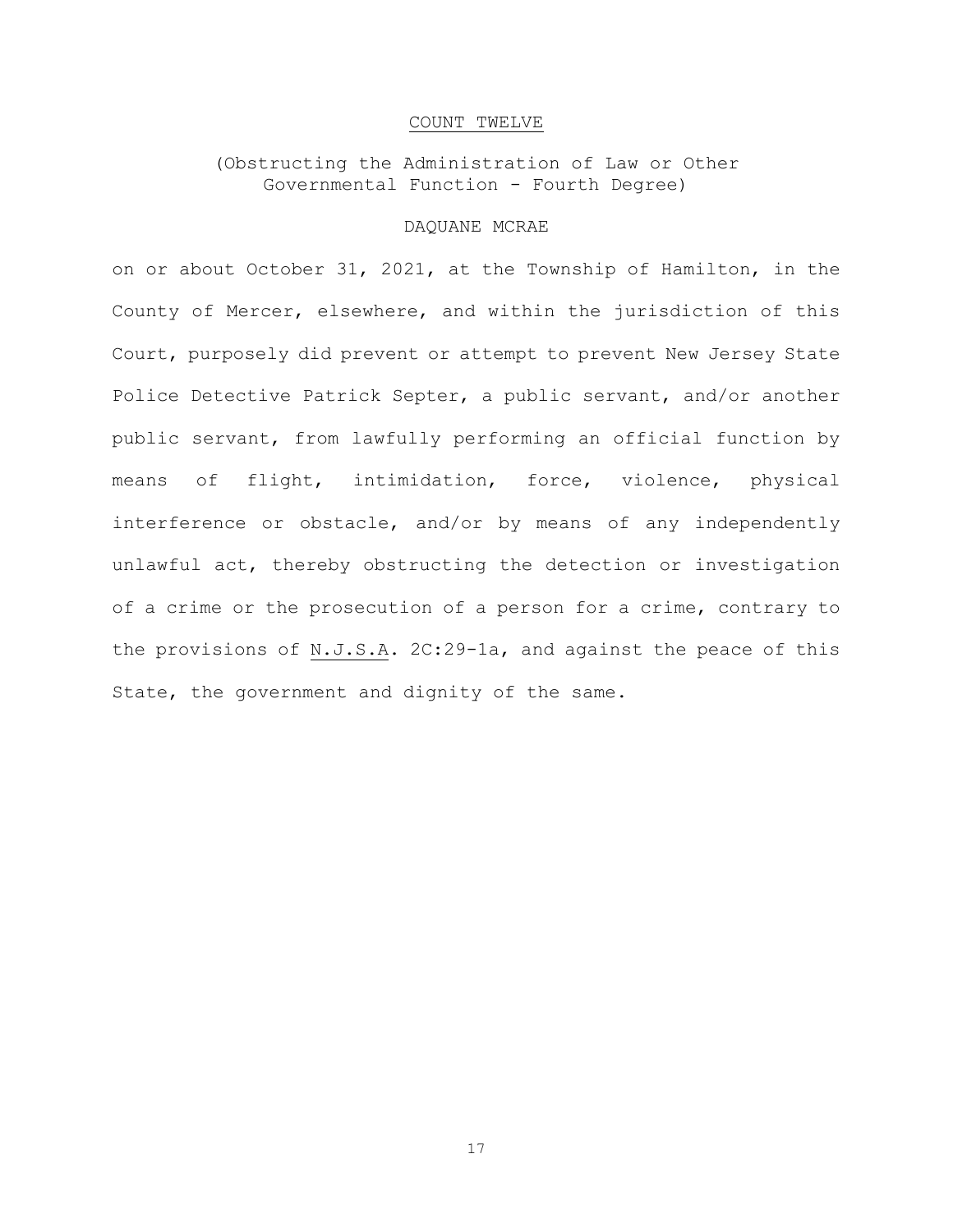# COUNT THIRTEEN

### (Unlawful Possession of a Weapon – First Degree)

# JAHMEL JOHNSON

between on or about October 30, 2021, and on or about October 31, 2021, at the City of Trenton, at the Township of Hamilton, both in the County of Mercer, elsewhere, and within the jurisdiction of this Court, having been convicted of the crime of First Degree Robbery, in Mercer County on Indictment 18-05-00301-I, knowingly did possess a certain weapon, that is, a 9mm Luger caliber Polymer 80 semi-automatic pistol, given identification number NJ212522-6; and/or a 9mm Luger caliber Polymer 80 semi-automatic pistol, given identification number NJ212522-3; and/or a .40 S&W caliber Glock 22 semi-automatic pistol, serial number 0800DNR; and/or a 9mm Luger caliber Taurus PT111 G2 Millennium semi-automatic pistol, serial number TIY64050; and/or a .380 Auto caliber Glock 42 semi-automatic pistol, serial number ACTV219, without having first obtained a permit to carry same as provided in N.J.S.A. 2C:58-4, contrary to the provisions of N.J.S.A. 2C:39-5b, N.J.S.A. 2C:39-5j, and against the peace of this State, the government and dignity of the same.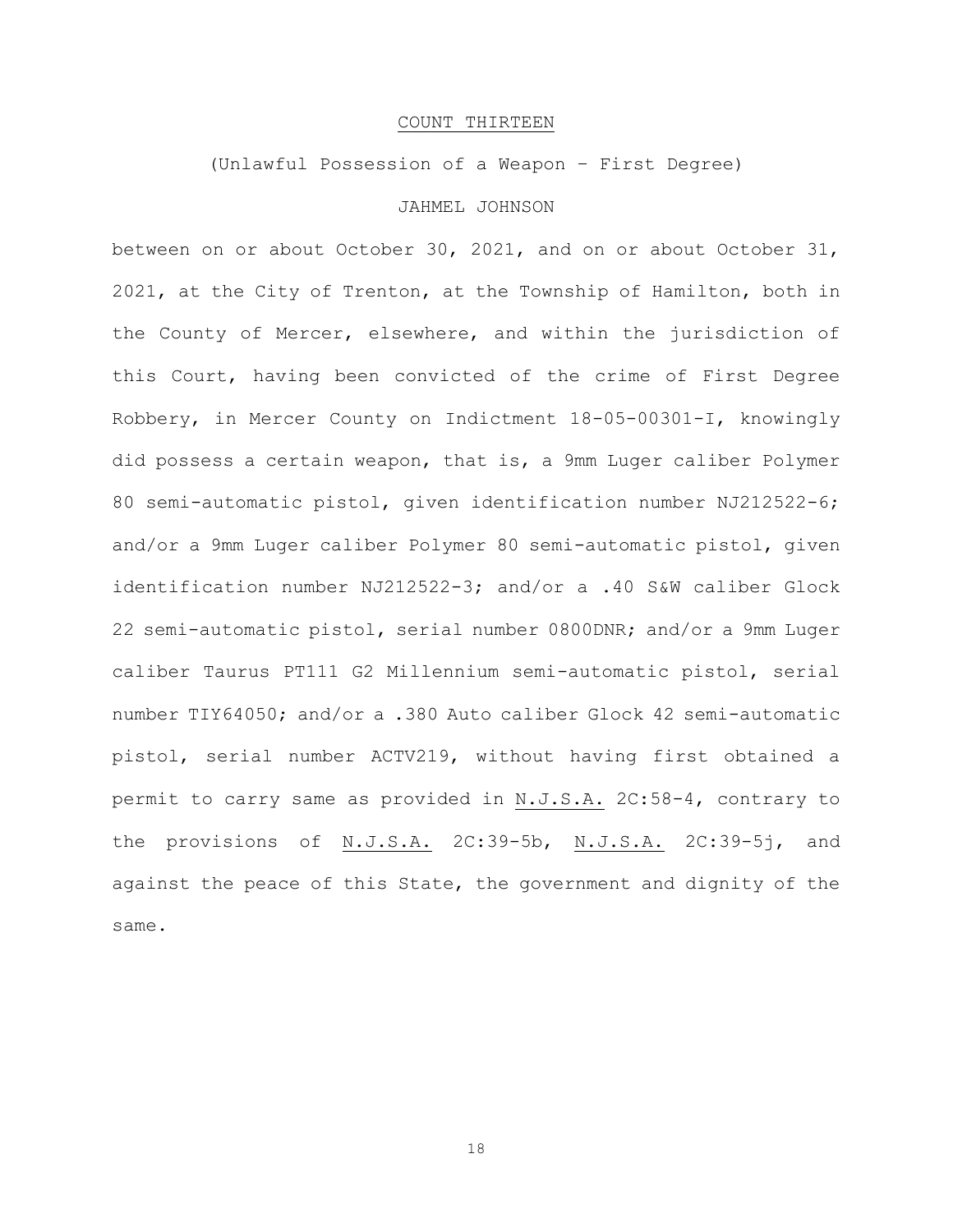# COUNT FOURTEEN

# (Unlawful Possession of a Weapon – First Degree)

# TAHVON GOSS

between on or about October 30, 2021, and on or about October 31, 2021, at the City of Trenton, at the Township of Hamilton, both in the County of Mercer, elsewhere, and within the jurisdiction of this Court, having been convicted of the crime of Second Degree Aggravated Assault, in Mercer County on Indictment 17-08-00408-I, knowingly did possess a certain weapon, that is, a 9mm Luger caliber Polymer 80 semi-automatic pistol, given identification number NJ212522-6; and/or a 9mm Luger caliber Polymer 80 semiautomatic pistol, given identification number NJ212522-3; and/or a .40 S&W caliber Glock 22 semi-automatic pistol, serial number 0800DNR; and/or a 9mm Luger caliber Taurus PT111 G2 Millennium semi-automatic pistol, serial number TIY64050; and/or a .380 Auto caliber Glock 42 semi-automatic pistol, serial number ACTV219, without having first obtained a permit to carry same as provided in N.J.S.A. 2C:58-4, contrary to the provisions of N.J.S.A. 2C:39- 5b, N.J.S.A. 2C:39-5j, and against the peace of this State, the government and dignity of the same.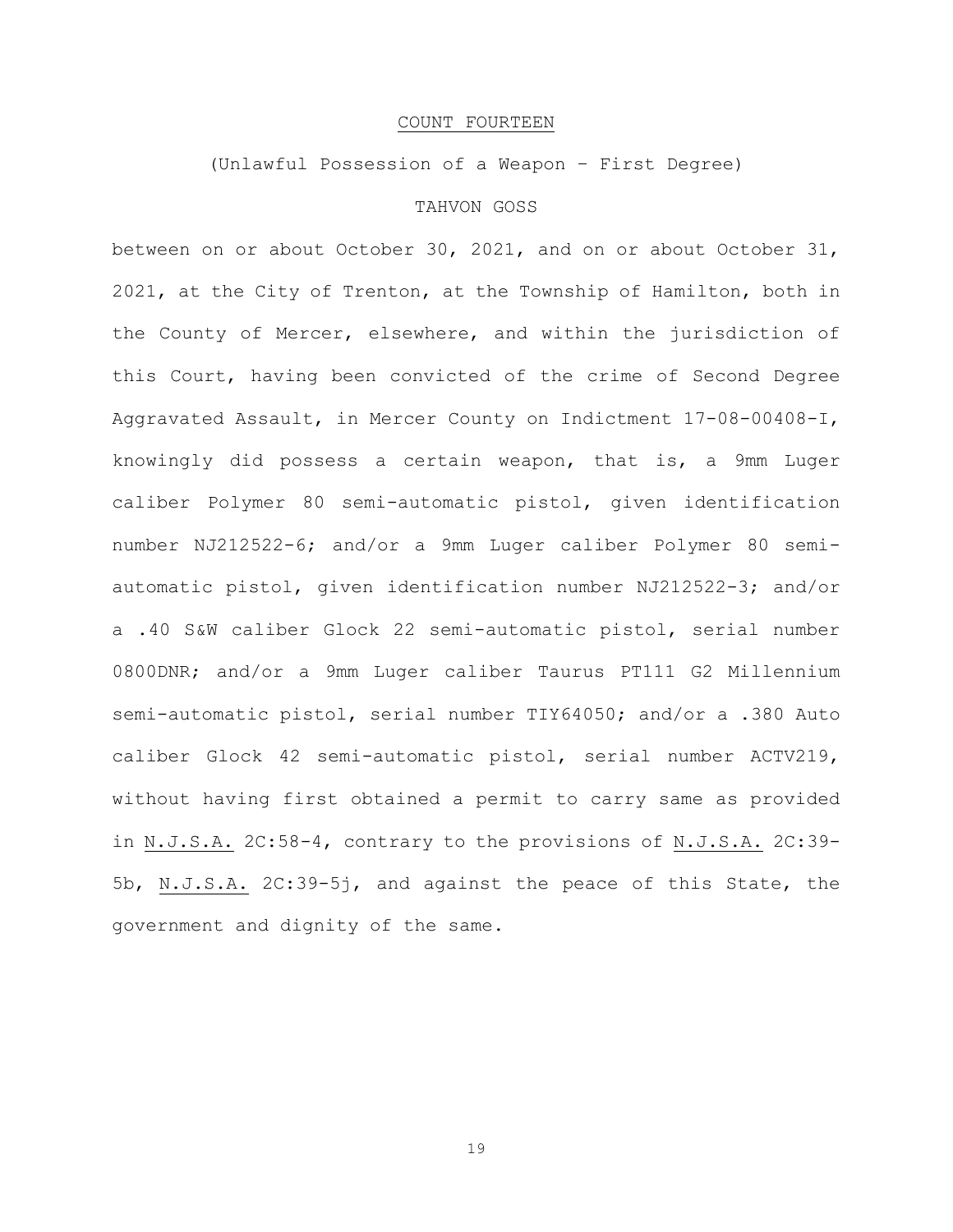### COUNT FIFTEEN

(Certain Persons Not to Have Weapons - Second Degree)

# JAHMEL JOHNSON

between on or about October 30, 2021, and on or about October 31, 2021, at the City of Trenton, at the Township of Hamilton, both in the County of Mercer, elsewhere, and within the jurisdiction of this Court, having been convicted of the crime of First Degree Robbery, in Mercer County on Indictment 18-05-00301-I, did purchase, own, possess, or control the following firearm: a 9mm Luger caliber Polymer 80 semi-automatic pistol, given identification number NJ212522-6; and/or a 9mm Luger caliber Polymer 80 semi-automatic pistol, given identification number NJ212522-3; and/or a .40 S&W caliber Glock 22 semi-automatic pistol, serial number 0800DNR; and/or a 9mm Luger caliber Taurus PT111 G2 Millennium semi-automatic pistol, serial number TIY64050; and/or a .380 Auto caliber Glock 42 semi-automatic pistol, serial number ACTV219, contrary to the provisions of N.J.S.A. 2C:39-7b, and against the peace of this State, the government and dignity of the same.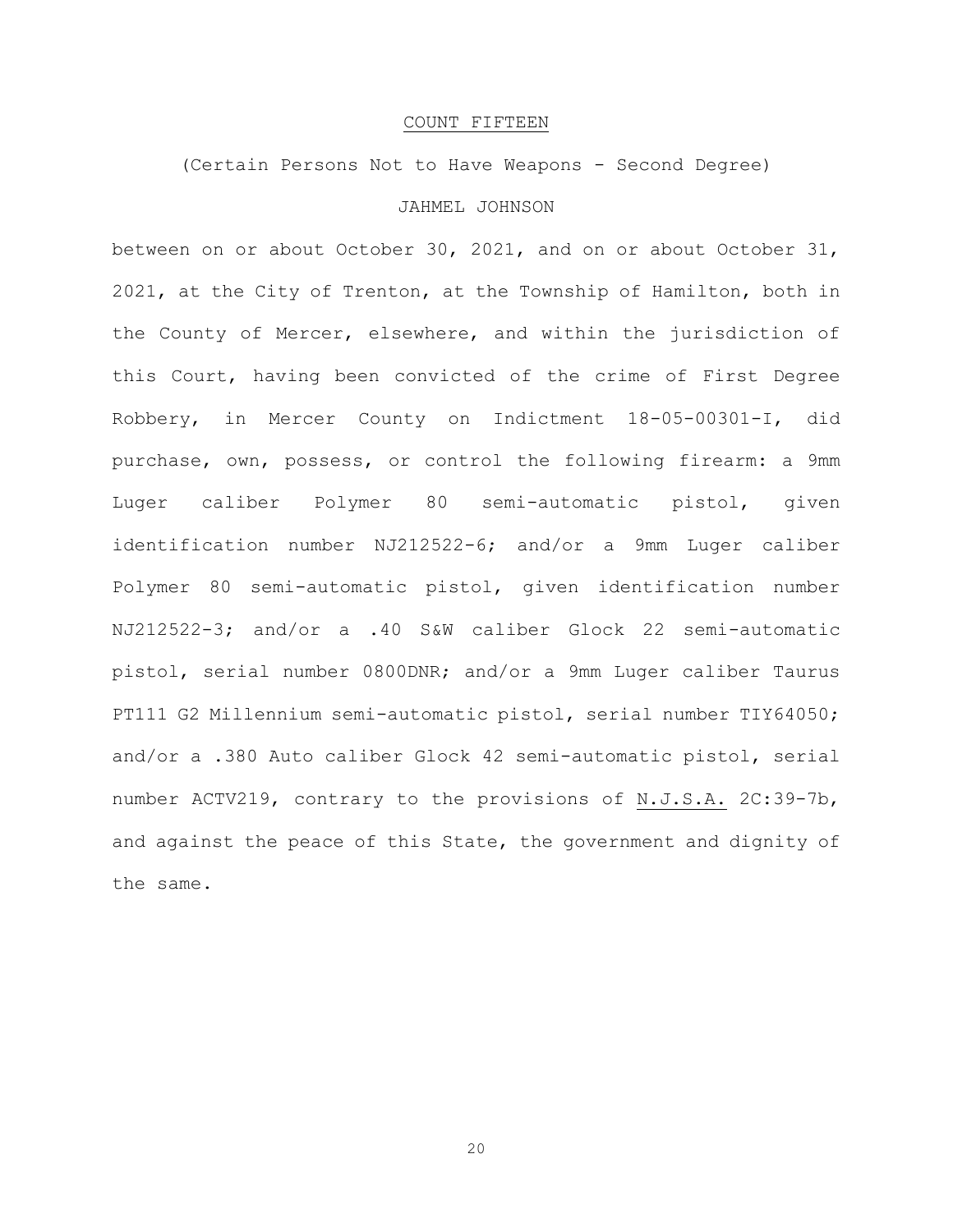### COUNT SIXTEEN

(Certain Persons Not to Have Weapons - Second Degree)

# TAHVON GOSS

between on or about October 30, 2021, and on or about October 31, 2021, at the City of Trenton, at the Township of Hamilton, both in the County of Mercer, elsewhere, and within the jurisdiction of this Court, having been convicted of the crime of Second Degree Aggravated Assault, in Mercer County on Indictment 17-08-00408-I, did purchase, own, possess, or control the following firearm: a 9mm Luger caliber Polymer 80 semi-automatic pistol, given identification number NJ212522-6; and/or a 9mm Luger caliber Polymer 80 semi-automatic pistol, given identification number NJ212522-3; and/or a .40 S&W caliber Glock 22 semi-automatic pistol, serial number 0800DNR; and/or a 9mm Luger caliber Taurus PT111 G2 Millennium semi-automatic pistol, serial number TIY64050; and/or a .380 Auto caliber Glock 42 semi-automatic pistol, serial number ACTV219, contrary to the provisions of N.J.S.A. 2C:39-7b, and against the peace of this State, the government and dignity of the same.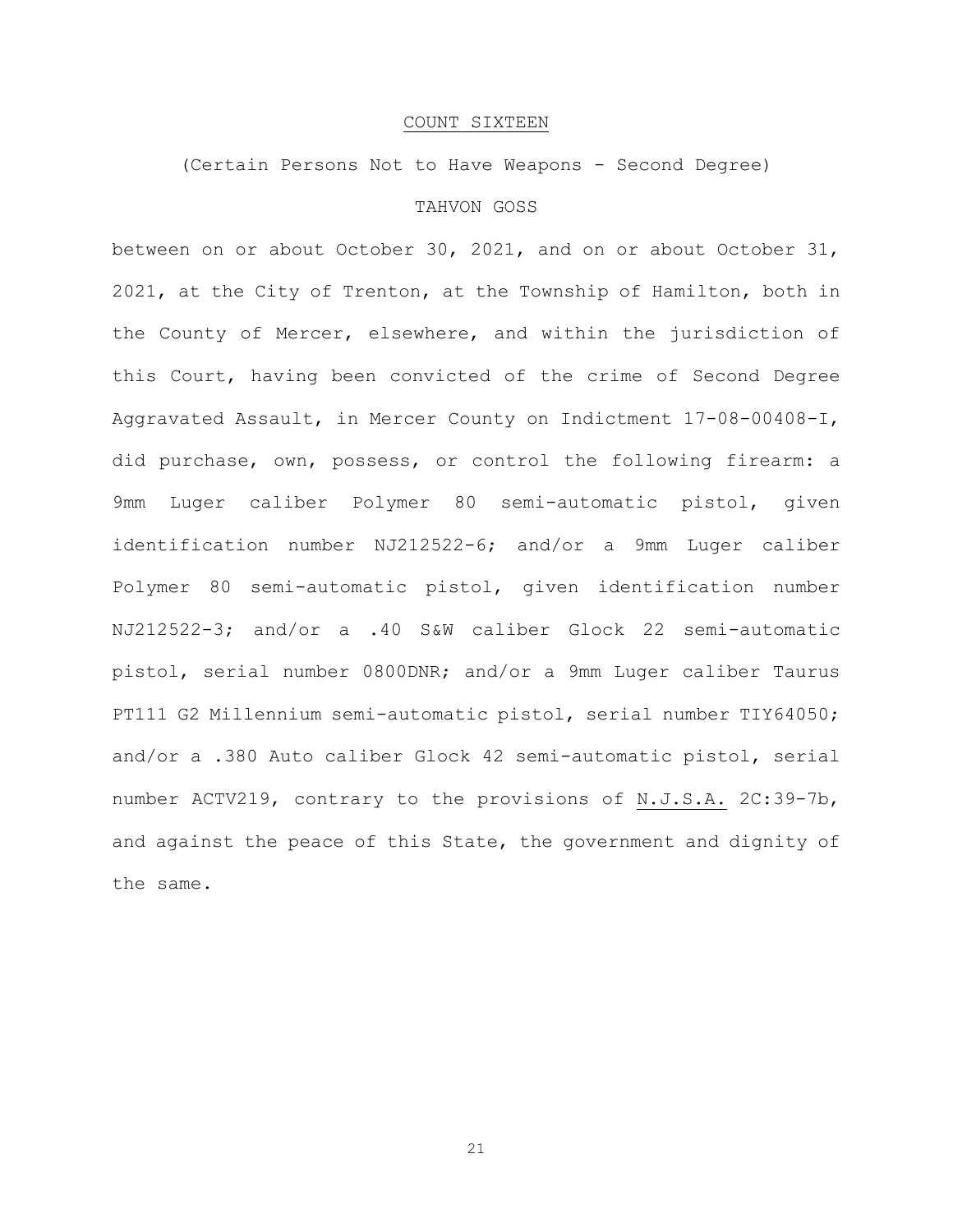### COUNT SEVENTEEN

(Certain Persons Not to Have Weapons - Second Degree)

# HAROLD RUIZ

between on or about October 30, 2021, and on or about October 31, 2021, at the City of Trenton, at the Township of Hamilton, both in the County of Mercer, elsewhere, and within the jurisdiction of this Court, having been convicted of the crime of Third Degree Distribution/Possession with Intent to Distribute a Controlled Dangerous Substance Within 1000 feet of School Property, in Mercer County on Accusation 18-08-00522-A, did purchase, own, possess, or control the following firearm: a 9mm Luger caliber Polymer 80 semiautomatic pistol, given identification number NJ212522-6; and/or a 9mm Luger caliber Polymer 80 semi-automatic pistol, given identification number NJ212522-3; and/or a .40 S&W caliber Glock 22 semi-automatic pistol, serial number 0800DNR; and/or a 9mm Luger caliber Taurus PT111 G2 Millennium semi-automatic pistol, serial number TIY64050; and/or a .380 Auto caliber Glock 42 semi-automatic pistol, serial number ACTV219, contrary to the provisions of N.J.S.A. 2C:39-7b, and against the peace of this State, the government and dignity of the same.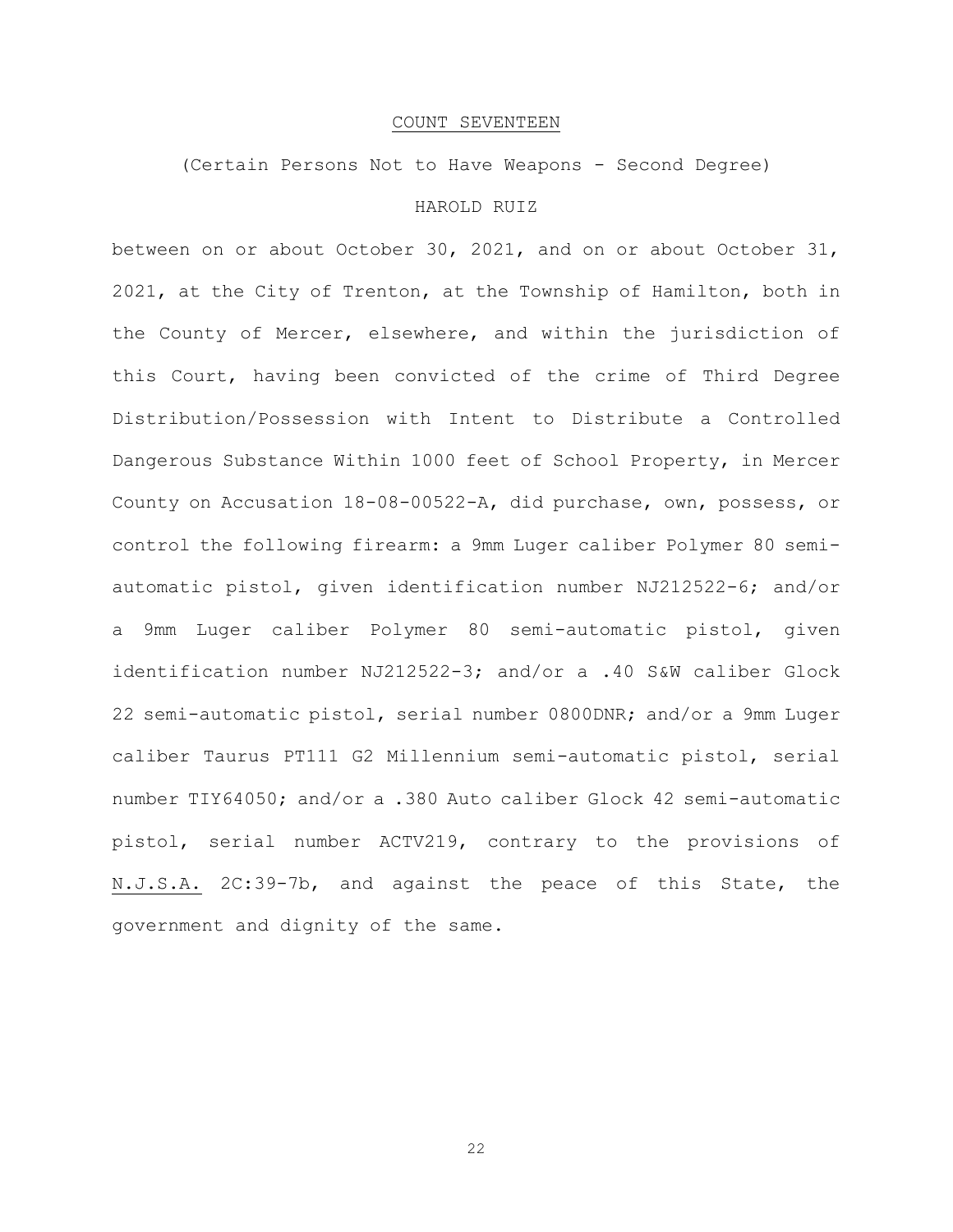### COUNT EIGHTEEN

(Certain Persons Not to Have Weapons - Second Degree)

# DAQUANE MCRAE

between on or about October 30, 2021, and on or about October 31, 2021, at the City of Trenton, at the Township of Hamilton, in the County of Mercer, at the State of New York, elsewhere, and within the jurisdiction of this Court, having been convicted of the crime of Second Degree Unlawful Possession of a Weapon (Handgun), in Mercer County on Indictment 15-08-00928- I, did purchase, own, possess, or control the following firearm: a .45 Auto caliber Auto-Ordnance Thompson 1911 semi-automatic pistol, serial number AOC2584; a 9mm Luger caliber Polymer 80 semi-automatic pistol, given identification number NJ212522-6; and/or a 9mm Luger caliber Polymer 80 semi-automatic pistol, given identification number NJ212522-3; and/or a .40 S&W caliber Glock 22 semi-automatic pistol, serial number 0800DNR; and/or a 9mm Luger caliber Taurus PT111 G2 Millennium semi-automatic pistol, serial number TIY64050; and/or a .380 Auto caliber Glock 42 semi-automatic pistol, serial number ACTV219, contrary to the provisions of N.J.S.A. 2C:39-7b, and against the peace of this State, the government and dignity of the same.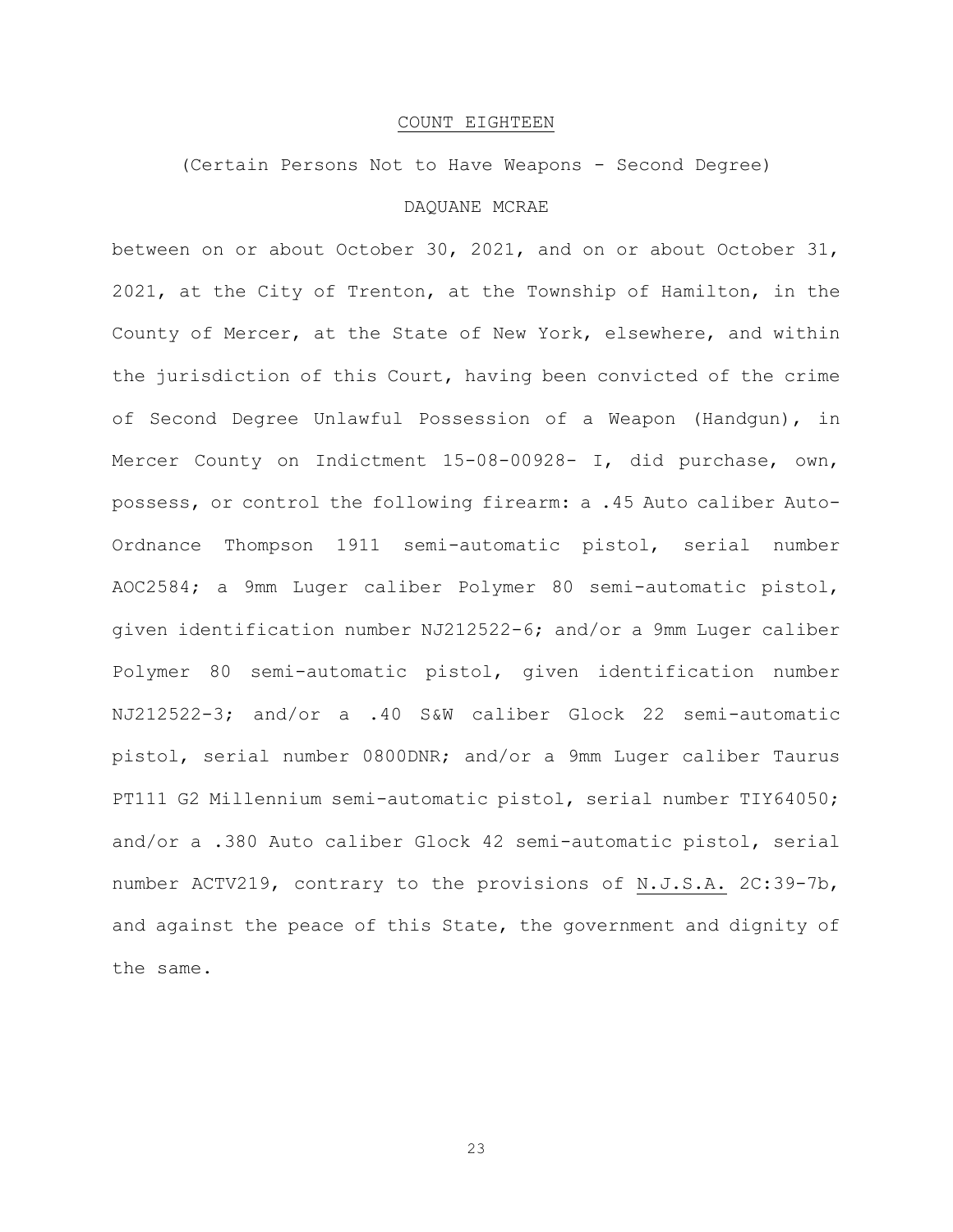### COUNT NINETEEN

(Certain Persons Not to Have Weapons - Second Degree)

# ZAIRE LEARY

between on or about October 30, 2021, and on or about October 31, 2021, at the City of Trenton, at the Township of Hamilton, both in the County of Mercer, elsewhere, and within the jurisdiction of this Court, having been convicted of the crime of Third Degree Distribution/Possession with the Intent Distribute a Controlled Dangerous Substance, in Mercer County on Indictment 19-01-000059- I, did purchase, own, possess or control the following firearm: a 9mm Luger caliber Polymer 80 semi-automatic pistol, given identification number NJ212522-6, a 9mm Luger caliber Polymer 80 semi-automatic pistol, given identification number NJ212522-3, a .40 S&W caliber Glock 22 semi-automatic pistol, bearing serial number 0800DNR, a 9mm Luger caliber Taurus PT111 G2 Millennium semi-automatic pistol, bearing serial number TIY64050, a .45 Auto caliber Auto-Ordnance Thompson 1911 semi-automatic pistol, bearing serial number AOC2584, and/or a .380 Auto caliber Glock 42 semiautomatic pistol, bearing serial number ACTV219, contrary to the provisions of N.J.S.A. 2C:39-7b, and against the peace of this State, the government and dignity of the same.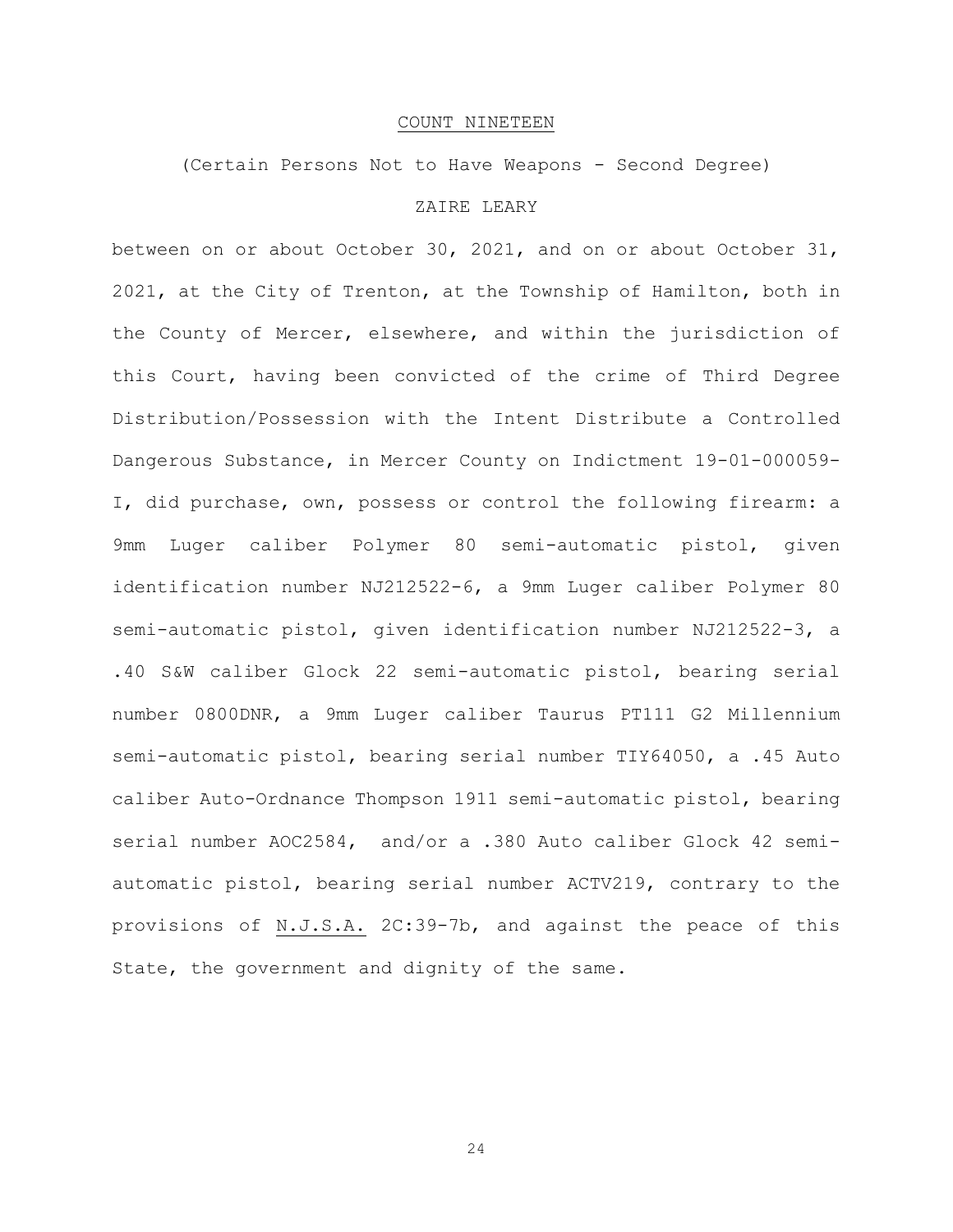### COUNT TWENTY

(Certain Persons Not to Have Weapons - Second Degree)

# DAQUAN LEWIS

between on or about October 30, 2021, and on or about October 31, 2021, at the City of Trenton, at the Township of Hamilton, both in the County of Mercer, elsewhere, and within the jurisdiction of this Court, having been convicted of the crime of Third Degree Distribution/Possession with the Intent to a Controlled Dangerous Substance, in Mercer County on Accusation 17-01-00034-A, did purchase, own, possess, or control the following firearms: a 9mm Luger caliber Polymer 80 semi-automatic pistol, given identification number NJ212522-6; and/or a 9mm Luger caliber Polymer 80 semi-automatic pistol, given identification number NJ212522-3; and/or a .40 S&W caliber Glock 22 semi-automatic pistol, serial number 0800DNR; and/or a 9mm Luger caliber Taurus PT111 G2 Millennium semi-automatic pistol, serial number TIY64050; and/or a .380 Auto caliber Glock 42 semi-automatic pistol, serial number ACTV219, contrary to the provisions of N.J.S.A. 2C:39-7b, and against the peace of this State, the government and dignity of the same.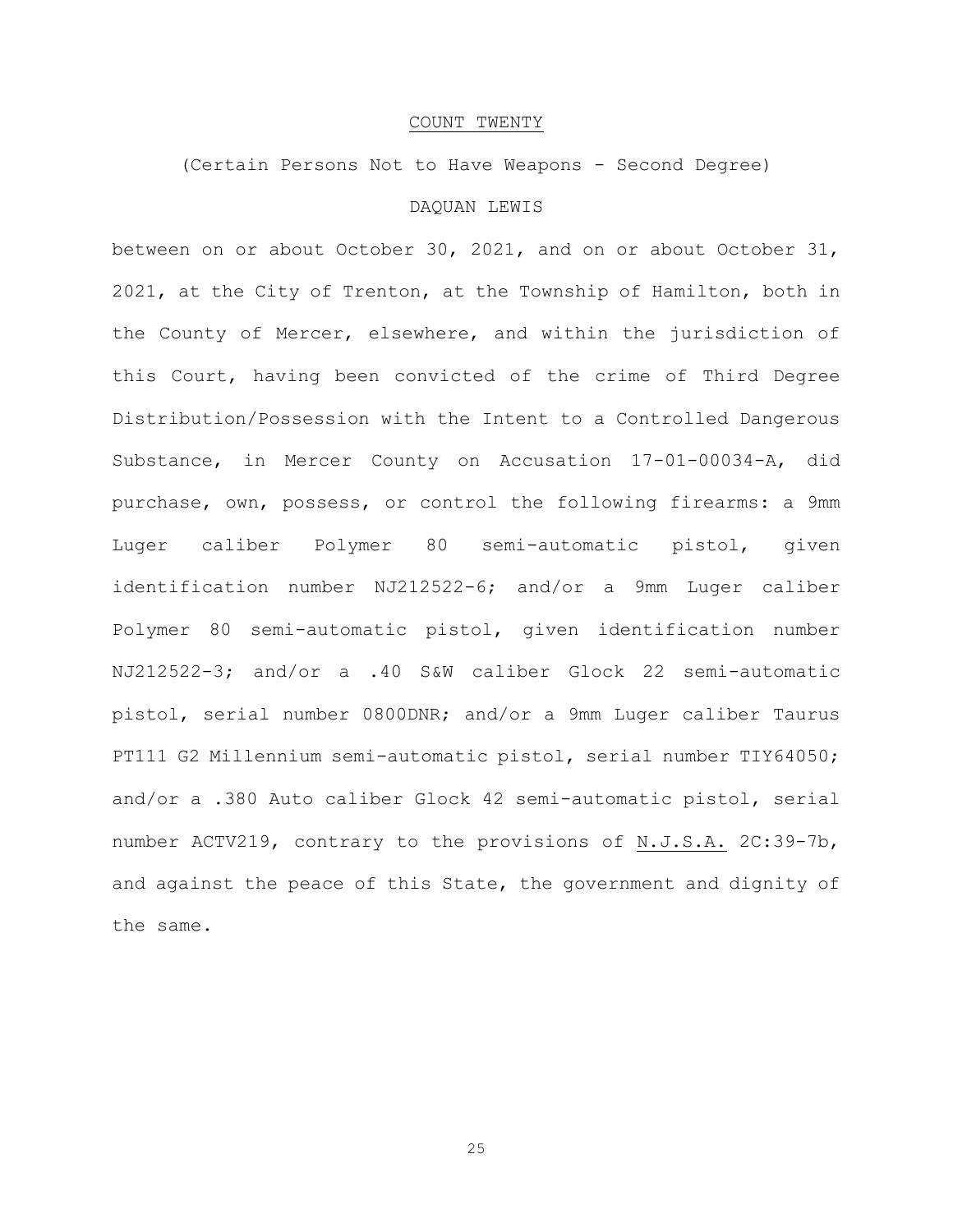# COUNT TWENTY-ONE

(Certain Persons Not to Have Weapons - Second Degree)

# AARON TURNER

between on or about October 30, 2021, and on or about October 31, 2021, at the City of Trenton, at the Township of Hamilton, both in the County of Mercer, elsewhere, and within the jurisdiction of this Court, having been convicted of the crime of Third Degree Distribution/Possession with the Intent to Distribute a Controlled Dangerous Substance Within 1000 feet of School Property, in Mercer County on Indictment 11-05-00512-I, did purchase, own, possess, or control the following firearm: a 9mm Luger caliber Polymer 80 semiautomatic pistol, given identification number NJ212522-6; and/or a 9mm Luger caliber Polymer 80 semi-automatic pistol, given identification number NJ212522-3; and/or a .40 S&W caliber Glock 22 semi-automatic pistol, serial number 0800DNR; and/or a 9mm Luger caliber Taurus PT111 G2 Millennium semi-automatic pistol, serial number TIY64050; and/or a .380 Auto caliber Glock 42 semi-automatic pistol, serial number ACTV219, contrary to the provisions of N.J.S.A. 2C:39-7b, and against the peace of this State, the government and dignity of the same.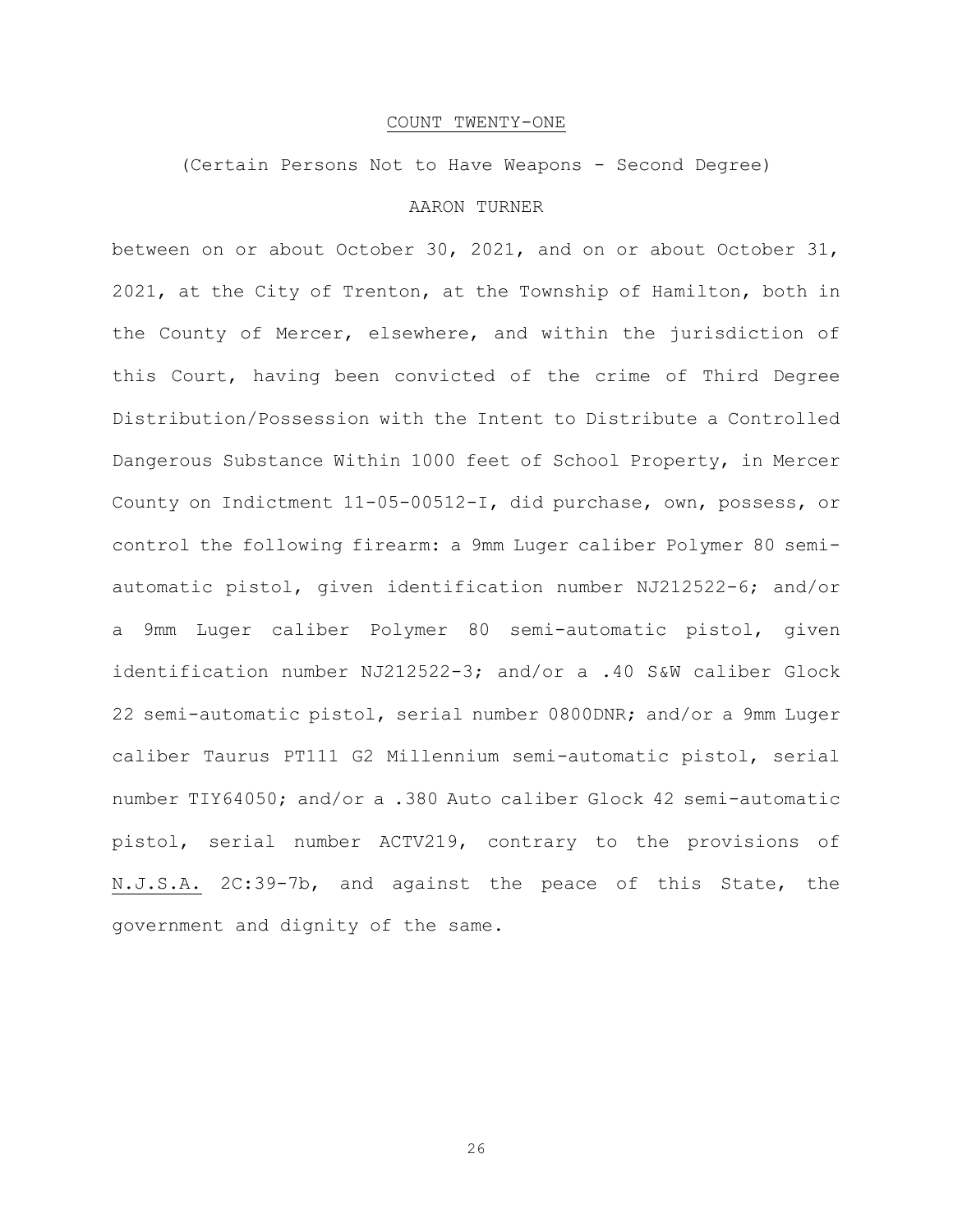# COUNT TWENTY-TWO

(Certain Persons Not to Have Weapons - Second Degree)

# KENA WEST

between on or about October 30, 2021, and on or about October 31, 2021, at the City of Trenton, at the Township of Hamilton, both in the County of Mercer, elsewhere, and within the jurisdiction of this Court, having been convicted of the crime of Second Degree Unlawful Possession of a Weapon (Handgun), in Mercer County on Indictment 15-09-0l076-I; and/or Second Degree Unlawful Possession of a Weapon (Handgun) and Third Degree Distribution/ Possession with the Intent to Distribute a Controlled Dangerous Substance Within 1000 feet of School Property, in Mercer County on Indictment 17-10-0 0508-I, did purchase, own, possess, or control the following firearm: a 9mm Luger caliber Polymer 80 semi-automatic pistol, given identification number NJ212522-6; and/or a 9mm Luger caliber Polymer 80 semi-automatic pistol, given identification number NJ212522-3; and/or a .40 S&W caliber Glock 22 semi-automatic pistol, serial number 0800DNR; and/or a 9mm Luger caliber Taurus PT111 G2 Millennium semi-automatic pistol, serial number TIY64050; and/or a .380 Auto caliber Glock 42 semi-automatic pistol, serial number ACTV219, contrary to the provisions of N.J.S.A. 2C:39-7b,